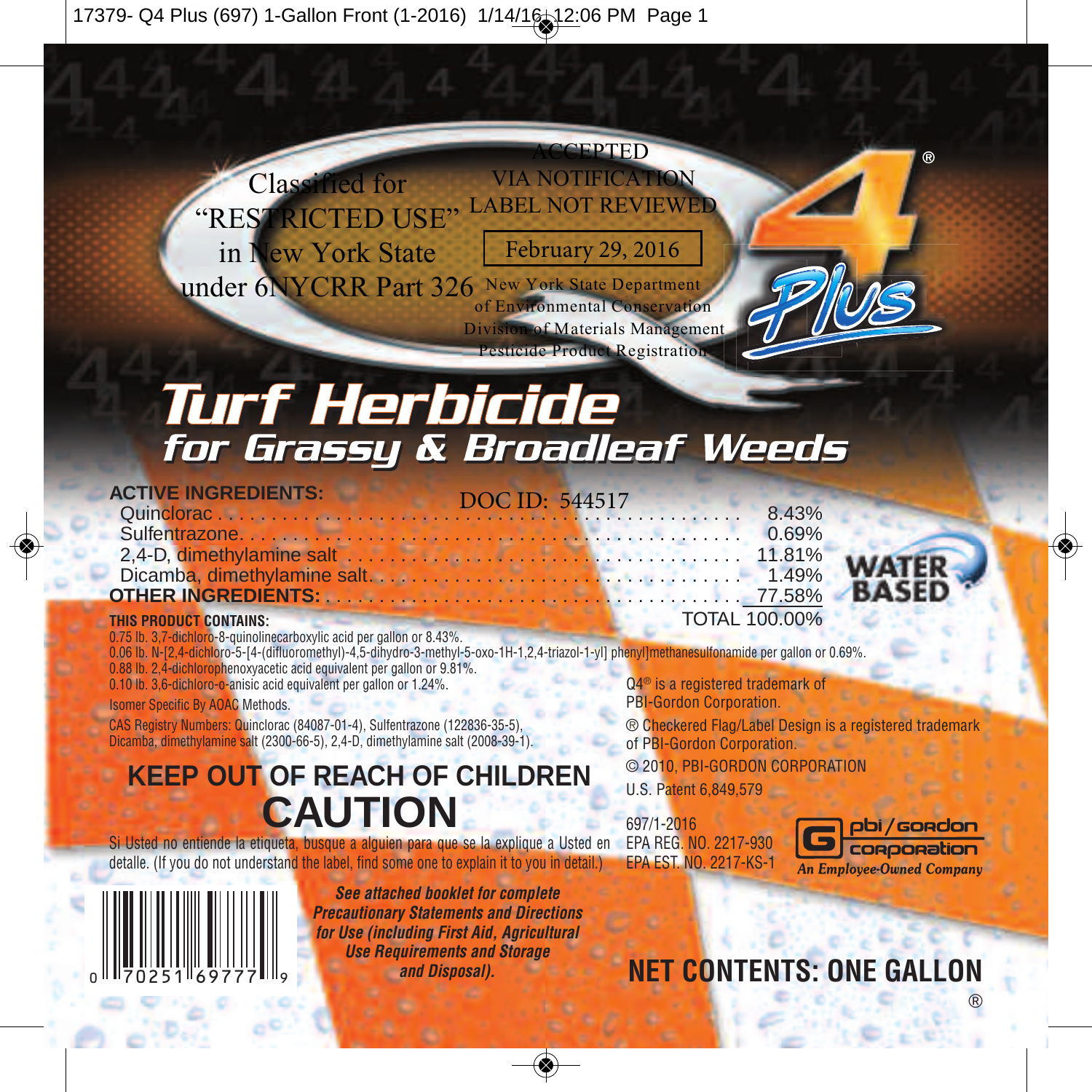

**Post-emergent control of crabgrass, yellow nutsedge,** *plus* **broadleaf weeds as listed –** *FAST!*

*For use on: Bluegrass, Fescues, Perennial Ryegrass, Annual Ryegrass, Bermudagrass, and Zoysiagrass*

- **• Versatile post-emergent control of both grassy and broadleaf weeds**
- **• Crabgrass and foxtail control**
- **• Extra knockout power on grassy weeds**
- **• Contains 0.75 lbs./A of quinclorac**
- **• Yellow nutsedge control**





- **• Protox inhibitor activity for rapid desiccation and death of broadleaf weeds**
- **• Wide window of application for broadleaf weeds**
- **• Suitable for applications up to 90°F**
- **• Foliar application**



697/1-2016 AP070215 EPA REG. NO. 2217-930 EPA EST. NO. 2217-KS-1



*See inside pages for complete Precautionary Statements and Directions for Use (including First Aid, Agricultural Use Requirements and Storage and Disposal).*





*For use in New York State by spot treatment only. Not for sale, distribution, or use in Nassau or Suffolk Counties in New York State.*

**©** 2011, PBI-GORDON CORPORATION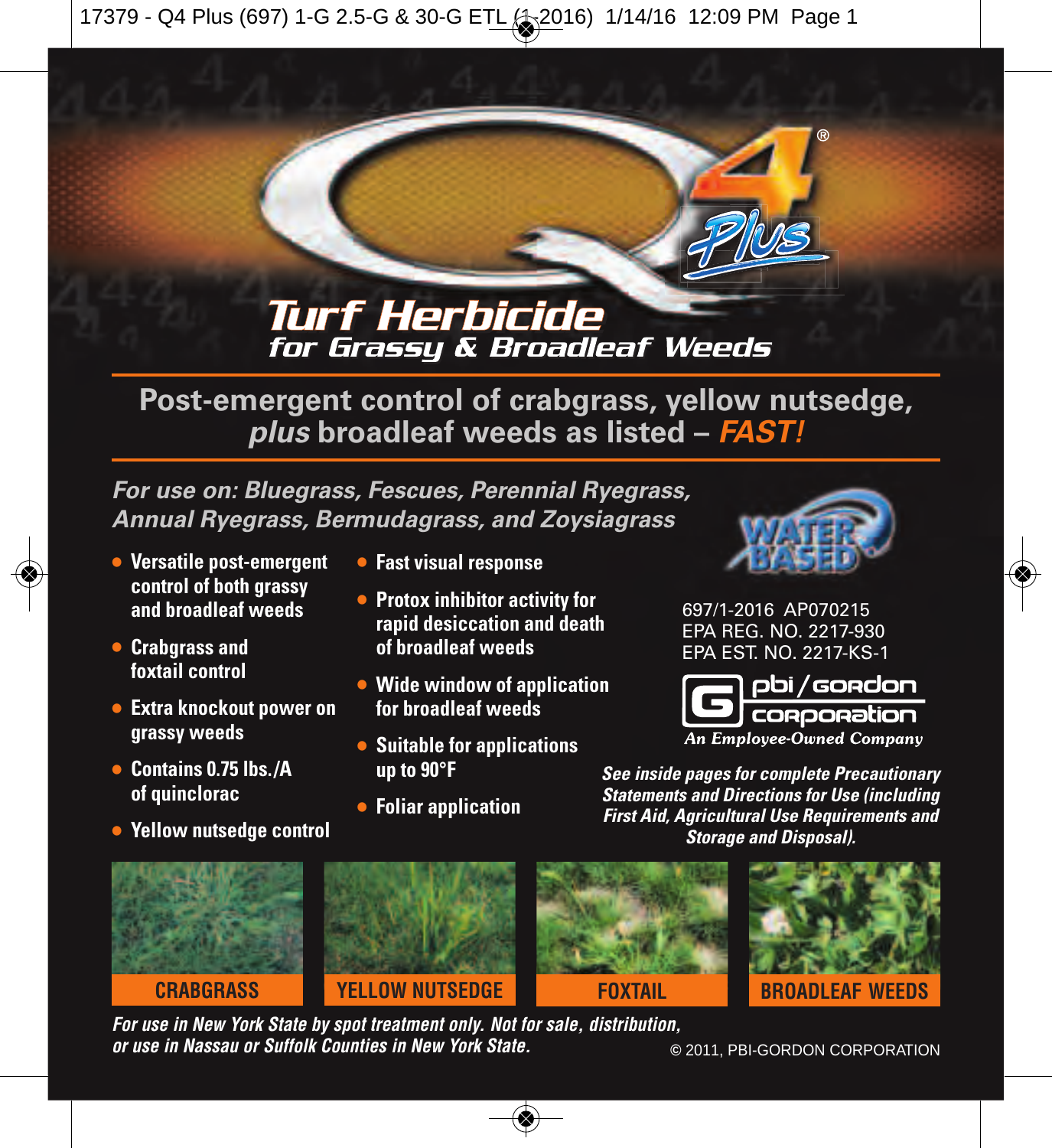# Turf Herbicide for Grassy & Broadleaf Weeds

#### **ACTIVE INGREDIENTS:**

|  | TOTAL 100.00% |
|--|---------------|

#### **THIS PRODUCT CONTAINS:**

0.75 lb. 3,7-dichloro-8-quinolinecarboxylic acid per gallon or 8.43%.

0.06 lb. N-[2,4-dichloro-5-[4-(difluoromethyl)-4,5-dihydro-3-methyl-5-oxo-1H-1,2,4-triazol-1-yl] phenyl]methanesulfonamide per gallon or 0.69%.

0.88 lb. 2,4-dichlorophenoxyacetic acid equivalent per gallon or 9.81%.

0.10 lb. 3,6-dichloro-o-anisic acid equivalent per gallon or 1.24%.

Isomer Specific By AOAC Methods.

CAS Registry Numbers: Quinclorac (84087-01-4), Sulfentrazone (122836-35-5), Dicamba, dimethylamine salt (2300-66-5), 2,4-D, dimethylamine salt (2008-39-1).

U.S. Patent 6,849,579

# **KEEP OUT OF REACH OF CHILDREN CAUTION**

Si Usted no entiende la etiqueta, busque a alguien para que se la explique a Usted en detalle. (If you do not understand the label, find some one to explain it to you in detail.)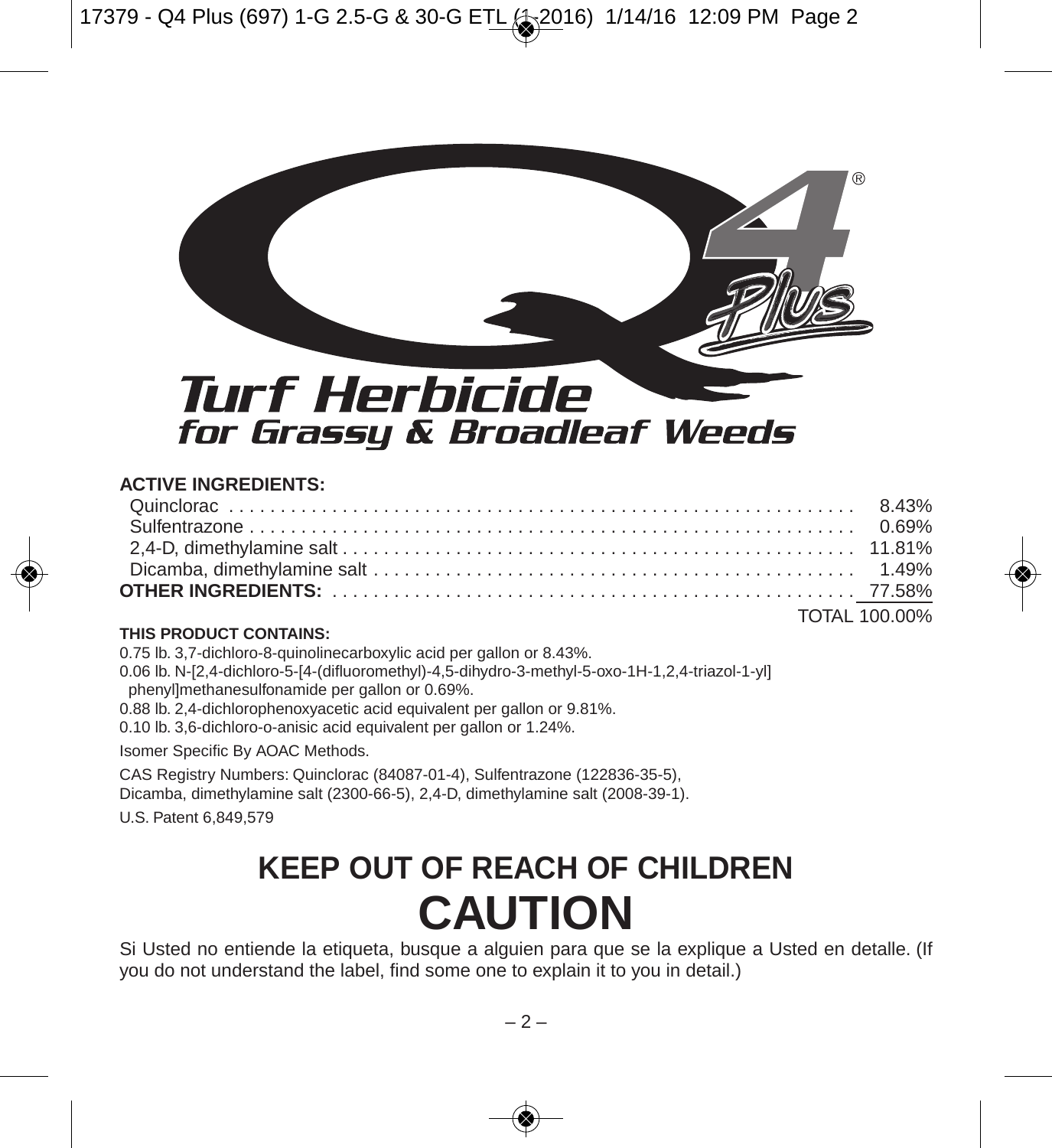

### **PRECAUTIONARY STATEMENTS**

### **Hazards to Humans and Domestic Animals**

**CAUTION:** Causes moderate eye irritation. Avoid contact with eyes or clothing. Harmful if swallowed.

### **Personal Protective Equipment (PPE)**

Some materials that are chemical-resistant to this product are natural rubber, natural rubber blends and laminates. If you want more options, follow the instructions for category A on an EPA chemical-resistance category selection chart.

All mixers, loaders, applicators, and other handlers must wear\*:

- long-sleeved shirt and long pants,
- protective eyewear (such as goggles, face shield, or safety glasses),
- shoes and socks
- chemical-resistant gloves (except for applicators using ground boom equipment) and
- chemical-resistant apron when mixing or loading, cleaning up spills or equipment, or otherwise exposed to the concentrate.

\*Applicators may choose not to wear protective eyewear when dilution is with water only and dilution rates are greater (higher) than 5:1 or greater (higher) than 5 parts of water to 1 part of product.

### **User Safety Requirements**

Follow manufacturer's instructions for cleaning/maintaining PPE. If no such instructions for washables exist, use detergent and hot water. Keep and wash PPE separately from other laundry.

#### **User Safety Recommendations**

- Users should wash hands thoroughly with soap and water before eating, drinking, chewing gum, using tobacco, or using the toilet.
- Users should remove clothing/PPE immediately if pesticide gets inside. Then wash thoroughly and put on clean clothing. If pesticide gets on skin, wash immediately with soap and water.
- Users should remove PPE immediately after handling this product. Wash the outside of gloves before removing. As soon as possible, wash thoroughly and change into clean clothing.

| <b>First Aid</b> |                                                                                                                                                                                                                                                                          |
|------------------|--------------------------------------------------------------------------------------------------------------------------------------------------------------------------------------------------------------------------------------------------------------------------|
| If in eyes:      | . Hold eye open and rinse slowly and gently with water for 15-20 minutes.<br>• Remove contact lenses, if present, after the first 5 minutes, then continue<br>rinsing eye.<br>• Call a poison control center or doctor for treatment advice.<br>(continued on next page) |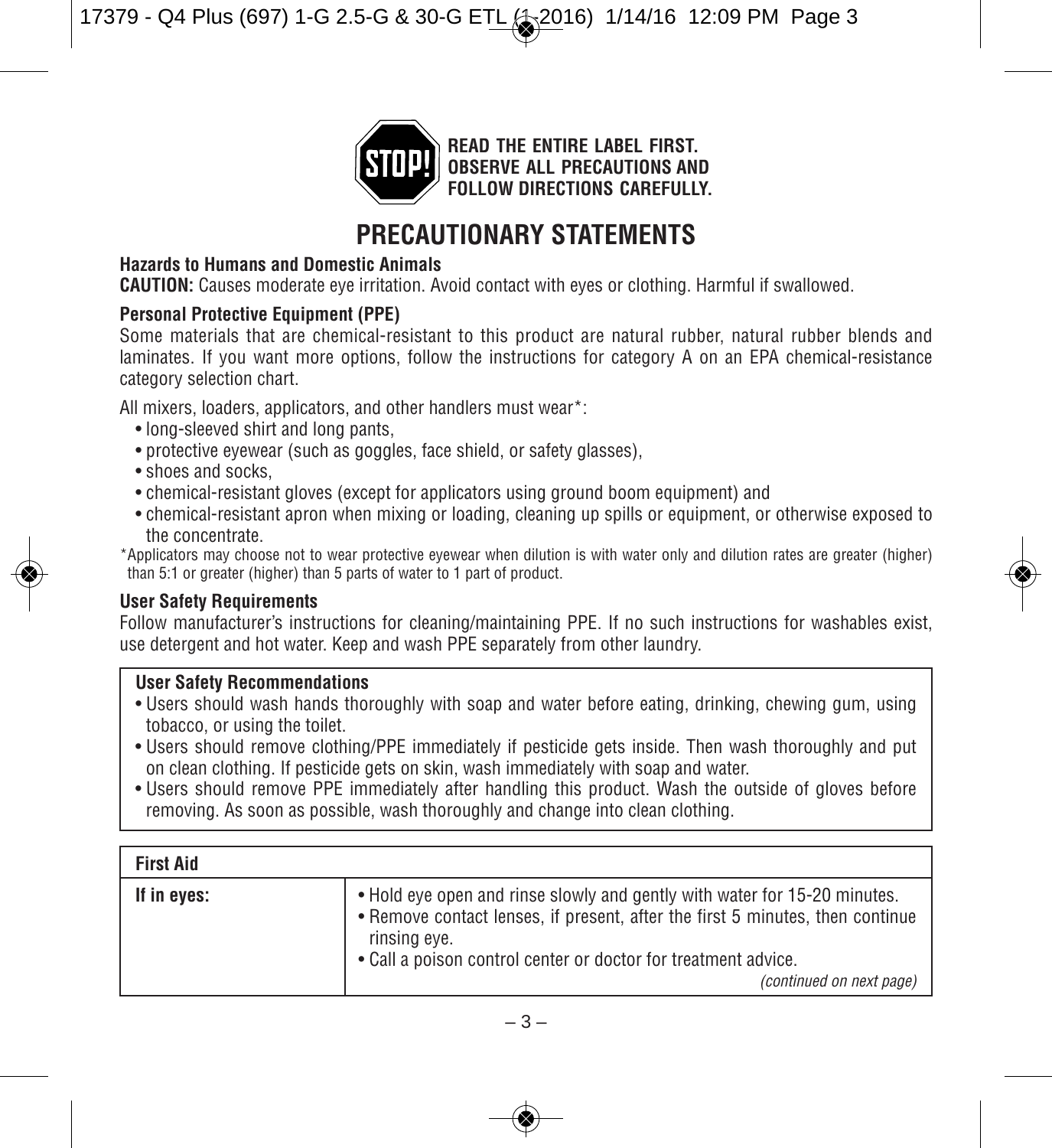| First Aid <i>(cont.)</i>                                                                                                                                                                                |                                                                                                                                                                                                                                                                                             |
|---------------------------------------------------------------------------------------------------------------------------------------------------------------------------------------------------------|---------------------------------------------------------------------------------------------------------------------------------------------------------------------------------------------------------------------------------------------------------------------------------------------|
| If swallowed:                                                                                                                                                                                           | • Call a poison control center or doctor immediately for treatment advice.<br>• Have person sip a glass of water if able to swallow.<br>. Do not induce vomiting unless told to do so by a poison control center or<br>doctor.<br>• Do not give anything by mouth to an unconscious person. |
| If on skin or on clothing:                                                                                                                                                                              | • Take off contaminated clothing.<br>. Rinse skin immediately with plenty of water for 15-20 minutes.<br>. Call a poison control center or doctor for treatment advice.                                                                                                                     |
| Have the product container or label with you when calling a poison control center or doctor or going for<br>treatment. You may also contact 1-877-800-5556 for emergency medical treatment information. |                                                                                                                                                                                                                                                                                             |

#### **Environmental Hazards**

This pesticide may be toxic to fish and aquatic invertebrates. Do not apply directly to water, to areas where surface water is present, or to intertidal areas below the mean high water mark. Drift and runoff may be hazardous to aquatic organisms in water adjacent to treated areas. Do not contaminate water when disposing of equipment wash waters or rinsate.

This chemical has properties and characteristics associated with chemicals detected in groundwater. The use of this chemical in areas where soils are permeable, particularly where the water table is shallow, may result in groundwater contamination. Application around a cistern or well may result in contamination of drinking water or groundwater.

### **Physical and Chemical Hazards**

Combustible. Do not use or store near heat or open flame.

### **DIRECTIONS FOR USE**

It is a violation of Federal law to use this product in a manner inconsistent with its labeling.

Do not apply this product in a way that will contact workers or other persons, either directly or through drift. Only protected handlers may be in the area during application.

For any requirements specific to your State or Tribe, consult the agency responsible for pesticide regulation.

#### **Agricultural Use Requirements**

Use this product only in accordance with its labeling and with the Worker Protection Standard, 40 CFR part 170.

This standard contains requirements for the protection of agricultural workers on farms, forests, nurseries, and greenhouses, and handlers of agricultural pesticides. It contains requirements for training,

*(continued on next page)*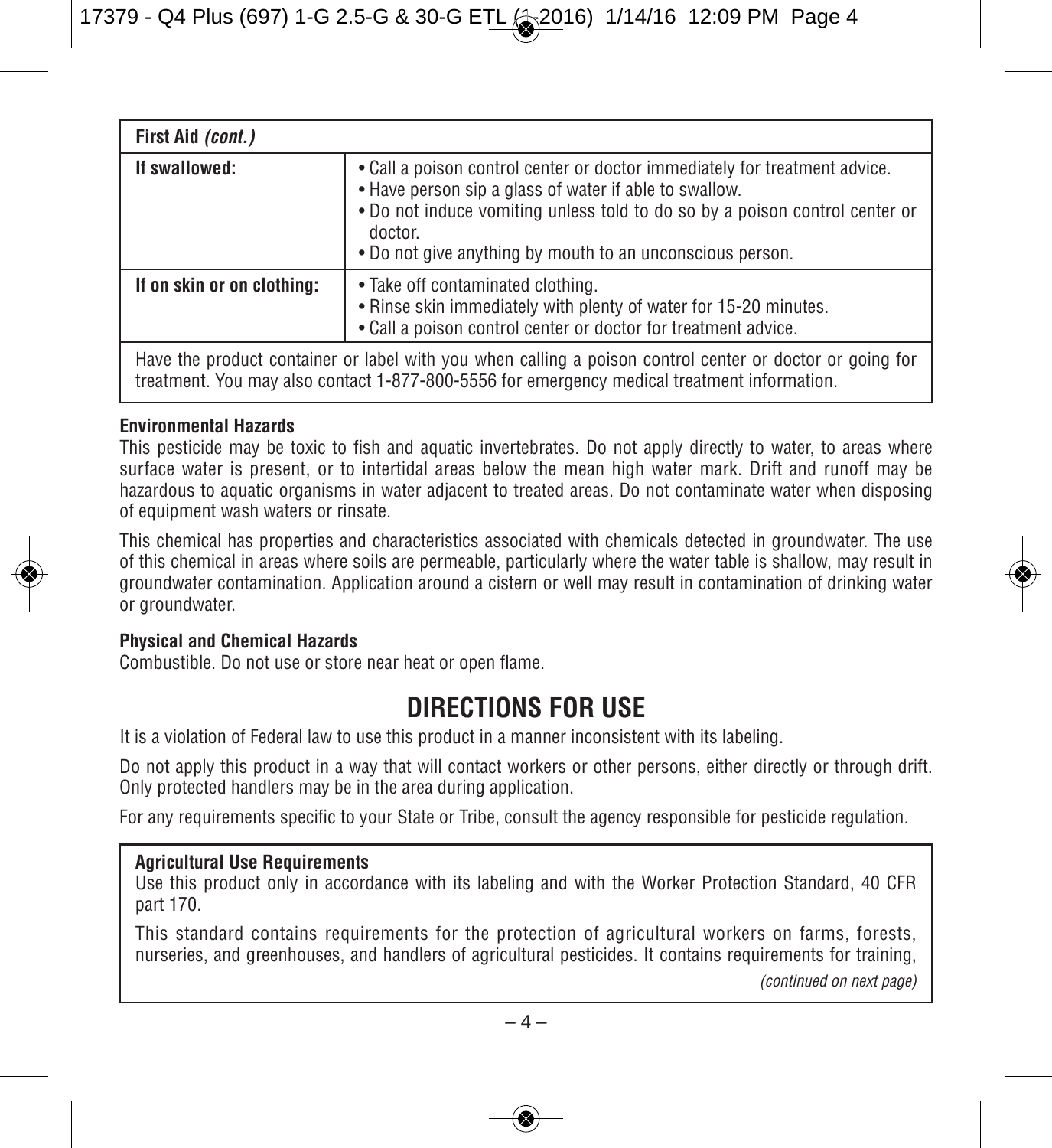### **Agricultural Use Requirements** *(cont.)*

decontamination, notification, and emergency assistance. It also contains specific instructions and exceptions pertaining to the statements on this label about personal protective equipment and restricted-entry interval. The requirements in this box only apply to uses of this product that are covered by the Worker Protection Standard.

Do not enter or allow worker entry into treated areas during the restricted entry interval (REI) of 48 hours.

PPE required for early entry to treated areas that is permitted under the Worker Protection Standard and that involves contact with anything that has been treated, such as plants, soil, or water is:

- coveralls worn over short-sleeved shirt and short pants,
- chemical-resistant footwear plus socks,
- chemical-resistant gloves made of any water-proof material and,
- protective eyewear

### **Non-Agricultural Use Requirements**

The requirements in this box apply to uses of this product that are NOT within the scope of the Worker Protection Standard for agricultural pesticides (40 CFR Part 170). The WPS applies when this product is used to produce agricultural plants on farms, forests, nurseries, or greenhouses.

**Reentry Statement:** Do not enter or allow people (or pets) to enter the treated area until sprays have dried.

### **1. Product Description**

### **4-in-1 Herbicide**

Q4® Plus Turf Herbicide for Grassy & Broadleaf Weeds contains 4 active ingredients that broaden the spectrum of weed control. Q4 Plus Turf Herbicide for Grassy & Broadleaf Weeds is a versatile herbicide that will control many troublesome grassy and broadleaf weeds in established turfgrass when used as directed.

- Versatile post-emergent herbicide for turfgrass to control both grassy and broadleaf weeds.
- Q4® Plus Turf Herbicide for Grassy & Broadleaf Weeds is absorbed by foliage and roots and translocated throughout the plant where it uses multiple modes of action to control both grassy and broadleaf weeds. One mode of action involves an auxin-type herbicidal activity which disrupts plant growth in broadleaf weeds, while another mode of action works as an enzyme/cell wall disruptor to control crabgrass and other grassy weeds.
- The effects on grassy weeds include stunting, gradual reddening, yellowing and followed by tissue death. Symptoms typically appear 7 to 14 days after application.
- Q4 Plus Turf Herbicide for Grassy & Broadleaf Weeds provides post emergent weed control for common weed species in turfgrass such as spurge. Foliar contact of Q4 Plus Turf Herbicide for Grassy & Broadleaf Weeds on emerged, susceptible weeds results in rapid dessication and plant tissue death.
- Wide window of application for broadleaf weeds beginning at emergence and active weed growth.
- The symptoms of susceptible broadleaf weeds include leaf and stem curl or twisting, and tissue death.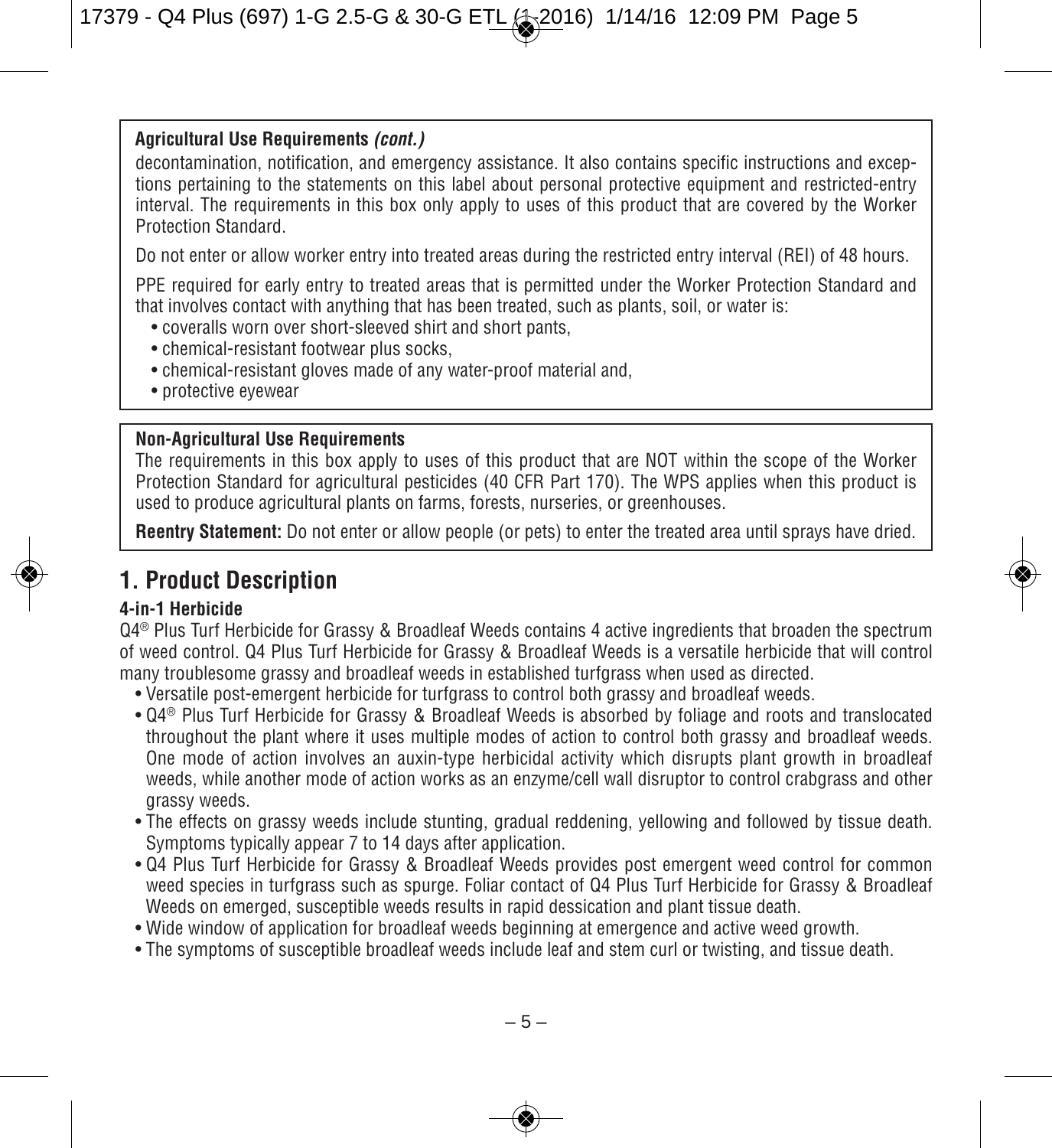### **2. Where To Use**

This product provides broadleaf control in warm-season and cool-season turfgrass in 5 use sites. See tables 2 and 3 below for turfgrass species that can be treated with Q4 Plus Turf Herbicide for Grassy & Broadleaf Weeds.

- **Residential/domestic sites** are defined as areas associated with the household or home life including, but not limited to apartment complexes, condominiums, and patient care areas of nursing homes, mental institutions, hospitals, or convalescent homes.
- **Ornamental sites** include turfgrass established around residences, parks, streets, retail outlets, cemeteries, industrial and institutional buildings, recreation areas, fairgrounds, areas adjacent to athletic fields and paved areas.
- **Institutional sites** are defined as turf areas around properties or facilities providing a service to public or private organizations including, but not limited to hospitals, nursing homes, schools, museums, libraries, sport facilities, golf courses (fairways and roughs), and office buildings.
- **Non-cropland sites** include Highway rights-of-way (principal, interstate, county, private, and unpaved roads); roadsides, roadside ditches, road shoulders, road embankments, dividers and medians; municipal, state and federal lands; airports and military installations.
- **Agricultural site:** Commercial sod production

### **Prohibitions of Sites:**

- Do not apply to any body of water such as lakes, streams, rivers, ponds, reservoirs, or estuaries (salt water bays). Do not apply to any shorelines (non-cropland sites adjacent to the edges of a body of water) for lakes, streams, rivers, ponds, reservoirs, or estuaries (salt water bays).
- Do not apply to wetlands (swamps, bogs, potholes, or marshes).
- Do not apply to agricultural irrigation water or on agricultural irrigation ditchbanks and canals.
- Do not apply to agricultural drainage water or on agricultural ditchbanks.
- **DO NOT** apply Q4 Plus Turf Herbicide for Grassy & Broadleaf Weeds to the following:
- Bahiagrass Bentgrass **Carpetgrass** Centipedegrass Dichondra St. Augustinegrass Greens and collars at golf courses Lawns with desirable clovers or legumes Ornamentals (flowers, trees, groundcovers, landscape beds and shrubs)

### **Turfgrass tolerance:**

- **Turfgrass tolerance to this product may vary and temporary turfgrass yellowing may occur on fine fescues, Bermudagrass, and zoysiagrass (see specific Bermudagrass and zoysiagrass sections). Apply only to fine fescue when it is part of a mixed stand of cool-season turf/cool-season blends.**
- **Tolerant turf species listed on this label may exhibit temporary turf injury. The best tolerance occurs under optimal conditions for the turfgrass.**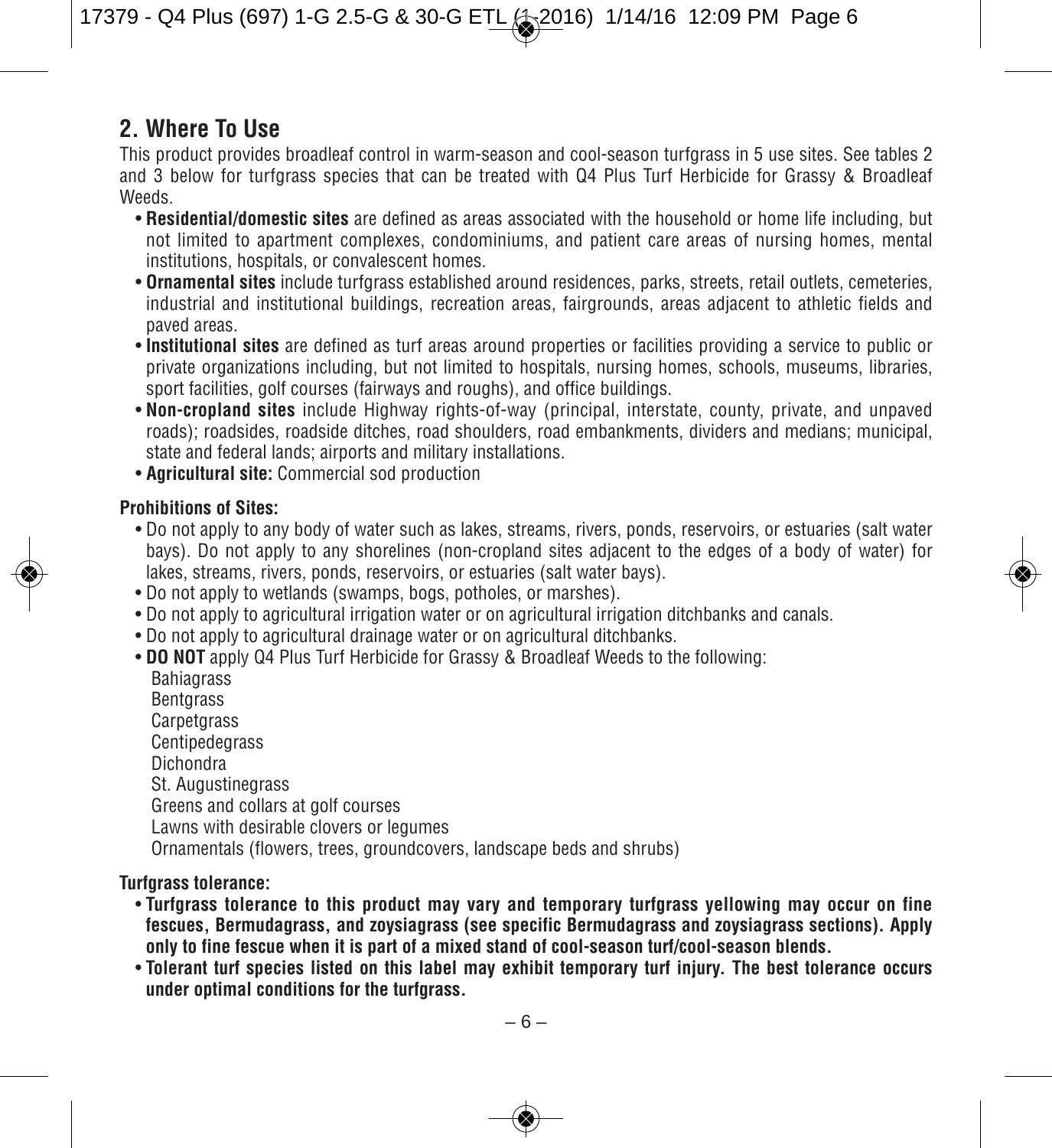- Adverse environmental conditions may reduce the selectivity on the turfgrass. Injury may occur under marginal conditions (e.g. low temperatures and drought stress) or under extreme conditions (e.g. high temperatures and high humidity). To avoid turf injury, use only on turfgrass that is reasonably free of stress from diseases, insects, excess heat or cold, drought or excess rainfall/irrigation, shaded areas, low soil pH, nematodes, improper mowing or improper applications of fertilizer and pesticides. Under any of these stress conditions, any turf damage caused by the use of this product is beyond the control of PBI/Gordon Corporation and all risk is assumed by the buyer and/or user.
- Certain spray tank additives (adjuvants, wetting agents, surfactants), liquid fertilizers, and tank mixtures containing emulsifiable concentrates may reduce the selectivity on the turfgrass. Use adjuvants and spray additives or tank-mix combinations only when your experience indicates that the tank mixture will not result in objectionable turf injury.
- Do not broadcast apply this product when temperatures are above 90°F; some injury can also be expected with spot treatments when air temperatures exceed 90°F.

### **3. Cultural Tips**

### **For newly seeded areas:**

Delay application of this product to grass seedlings until after the second or third mowing, or 28 days after emergence.

### **For newly sodded, sprigged, or plugged areas:**

The application of this product to newly sodded, sprigged, or plugged grasses should be delayed until 3 to 4 weeks after the sodding, sprigging, or plugging operations.

### **Seeding:**

Turf species on this label can be seeded into the treated areas 7 days after the application with the exception of Kentucky bluegrass. Kentucky bluegrass can be seeded 14 days after application unless slight growth regulation can be tolerated..

### **Irrigation:**

Do not apply this product immediately before rainfall or irrigation. For best results, do not irrigate or water the turfgrass within 24 hours after application. If dry conditions exist, a scheduled irrigation or watering 24 hours before and 24 hours after application is recommended. If rainfall does not occur in 2 to 7 days after application, irrigation of at least one-half inch is recommended.

### **Mowing:**

Delay mowing 2 days before and until 2 days after the application of this product. Additional stress from low mowing heights may increase the possibility of turf injury. Clippings from the first three mowings should be left on the treated area. Do not use these clippings as mulch or compost around flowers, ornamentals, trees, or in vegetable gardens.

### **4. Spray Preparation**

### **Mixing with Water:**

Add one-half the required amount of water to the spray tank, then add Q4 Plus Turf Herbicide for Grassy & Broadleaf Weeds slowly with agitation, and complete filling the tank with water. Mix thoroughly and continue agitation while spraying.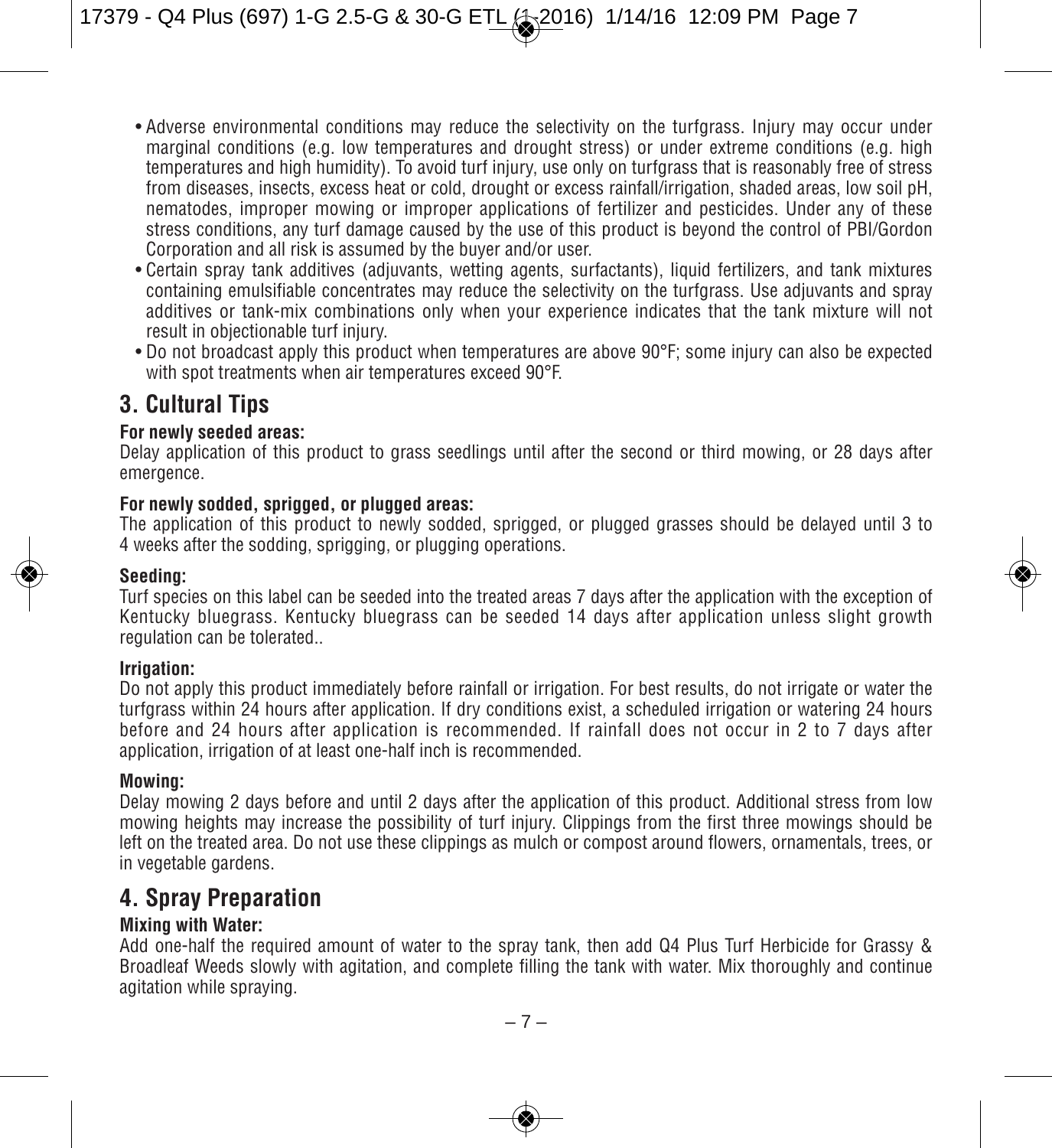When this product is left standing for extended periods of time, re-agitate to assure uniformity of the spray mixture.

### **Mixing with Liquid fertilizers:**

In certain applications, liquid fertilizer may replace part of the water as a diluent.

ALWAYS PREMIX Q4 PLUS TURF HERBICIDE FOR GRASSY & BROADLEAF WEEDS WITH WATER BEFORE ADDING TO FLUID FERTILIZERS. For liquid nitrogen solutions such as UAN or urea solutions, use a premix of 1 part of this product with 4 parts of water or use a premix with a 1:4 ratio of product to water. For other fluid fertilizers such as suspensions, use a premix of 1 part of this product with 50 to 60 parts of water.

Use suitable sources and rates of fertilizer based upon local recommendations. Refer to the mixing directions on the labels of the liquid fertilizers. Always perform a jar test for compatibility before large scale mixing.

The jar test can be conducted by mixing all components in a small container in proportionate quantities. If the mixture separates after standing and can be mixed readily by shaking, then the mixture can be used and applied with spray equipment providing continuous agitation. If large flakes, sludge, gels or other precipitates form, or if a separate oily layer or oil globules appear, then the herbicide and the liquid fertilizer should not be prepared as a tank mixture.

### **5. Spray Equipment**

**Ground equipment:** Power sprayers fitted with a boom or spray wand/gun may be used for broadcast applications and spot treatments. Boom sprayers equipped with appropriate flat fan nozzles, tips, and screens are suitable for broadcast applications. For best spray distribution and coverage, select a spray volume and delivery system that will ensure accurate and uniform coverage.

Hand-operated sprayers including backpack sprayers and compression sprayers are appropriate for small turfgrass areas. Calibration and proper application are essential when using this product.

**Cleaning spray equipment:** Clean sprayer before and after using this product. Use soap, household ammonia, detergent and water, or an approved spray tank cleaner and rinse thoroughly. Cross-contamination may cause physical incompatibility (mixing problems) or result in turf injury.

### **Spray distribution:**

- The accuracy and uniformity of the herbicide distribution is the sole responsibility of the applicator.
- Uniform applications are essential when using this product. Over-application, excessive overlaps, or rates above those specified on this label can cause turf injury.
- Avoid spray overlaps with hand-held equipment: Wands fitted with flat fan nozzle tips may be used with the appropriate technique. Spray wands fitted with flat fan nozzles should not be waved in a back-and-forth motion, or in a side-to-side motion, or in a swinging arm motion. Instead, the nozzle should be held stationary at the proper height. Side-to-side motion results in uneven coverage. To avoid excessive spray pattern overlaps, a spray colorant may be used.
- This product may cause injury to susceptible/non-target plants at the use site by contacting the foliage, stems, or roots. To prevent injury to susceptible crops and other desirable broadleaf plants including but not limited to cotton, legumes, tobacco, tomatoes, garden/vegetable crops, and ornamentals (flowers, trees, and shrubs) avoid contact with the spray solution, spray droplets, and spray mist (fine droplets).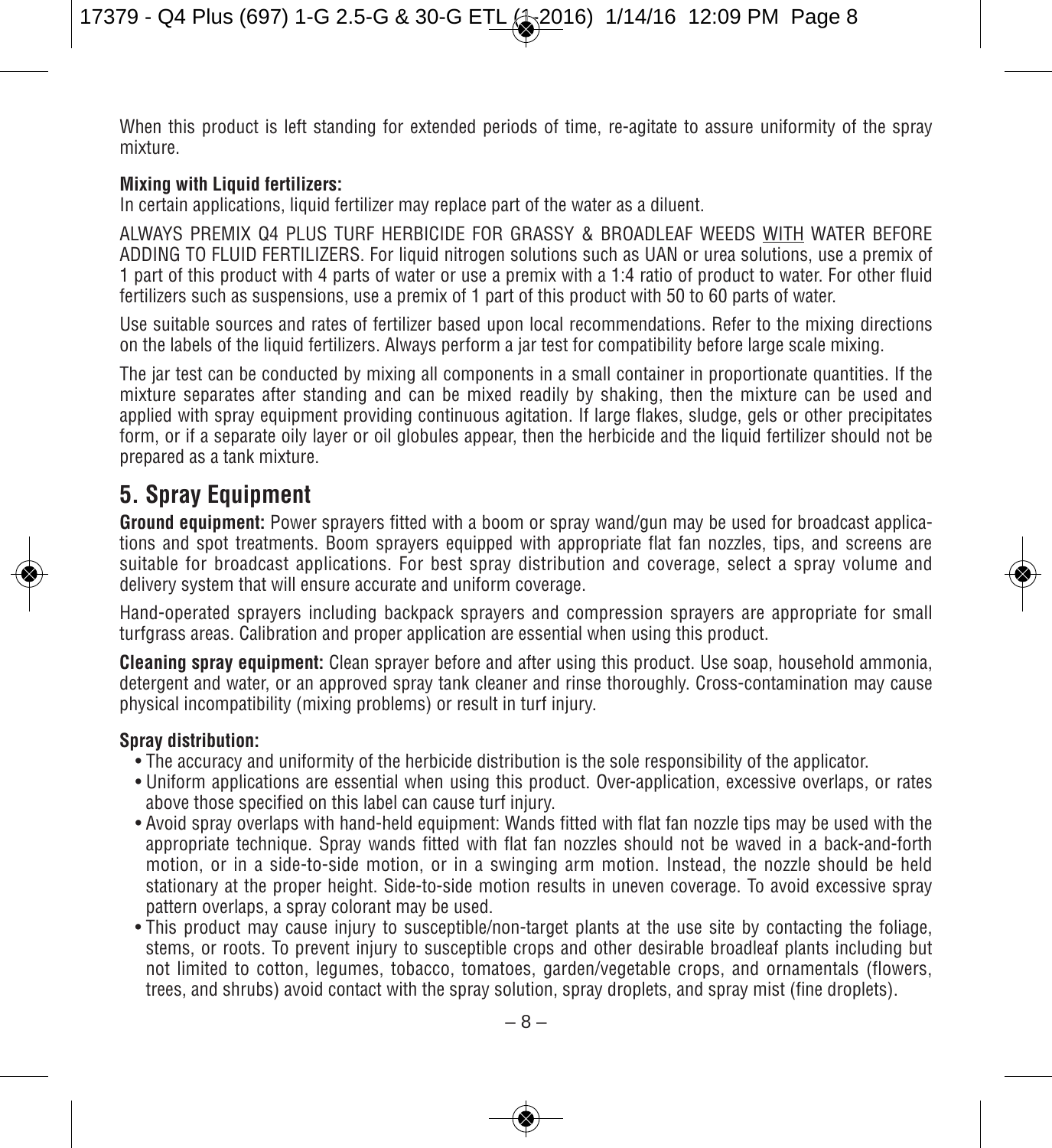**Chemigation:** Do not apply this product through any type of irrigation system.

**Aerial application:** Do not apply as an aerial application.

### **6. Spray Drift Management**

A variety of factors including weather conditions (e.g., wind direction, wind speed, temperature, relative humidity) and method of ground application can influence pesticide drift. The applicator must evaluate all factors and make appropriate adjustments when applying this product.

### **Droplet Size**

When applying sprays that contain 2,4-D as the sole active ingredient, or when applying sprays that contain 2,4-D mixed with active ingredients that require a Coarse or coarser spray, apply only as a Coarse or coarser spray (ASAE standard 572) or a volume mean diameter of 385 microns or greater for spinning atomizer nozzles.

When applying sprays that contain 2,4-D mixed with other active ingredients that require a Medium or more fine spray, apply only as a Medium or coarser spray (ASAE standard 572) or a volume mean diameter of 300 microns or greater for spinning atomizer nozzles.

### **Wind Speed**

Do not apply at wind speeds greater than 15 mph. Only apply this product if the wind direction favors on-target deposition and there are not sensitive areas (including, but not limited to, bodies of water, known habitat for nontarget species, nontarget crops) within 250 feet downwind. If applying a Medium spray, leave one swath unsprayed at the downwind edge of the treated field.

#### **Temperature Inversions**

If applying at wind speeds less than 3 mph, the applicator must determine if: a)conditions of temperature inversion exist, or b) stable atmospheric conditions exist at or below nozzle height. Do not make applications into areas of temperature inversions or stable atmospheric conditions.

### **Susceptible Plants**

Do not apply under circumstances where spray drift may occur to food, forage, or other plantings that might be damaged or crops thereof rendered unfit for sale, use or consumption. Susceptible crops include, but are not limited to, cotton, okra, flowers, grapes (in growing stage), fruit trees (foliage), soybeans (vegetative stage), ornamentals, sunflowers, tomatoes, beans, and other vegetables, or tobacco. Small amounts of spray drift that might not be visible may injure susceptible broadleaf plants.

#### **Other State and Local Requirements**

Applicators must follow all state and local pesticide drift requirements regarding application of 2,4-D herbicides. Where states have more stringent regulations, they must be observed.

### **Equipment**

All ground application equipment must be properly maintained and calibrated using appropriate carriers or surrogates. Additional requirements for ground boom application: Do not apply with a nozzle height greater than 4 feet above the turf canopy.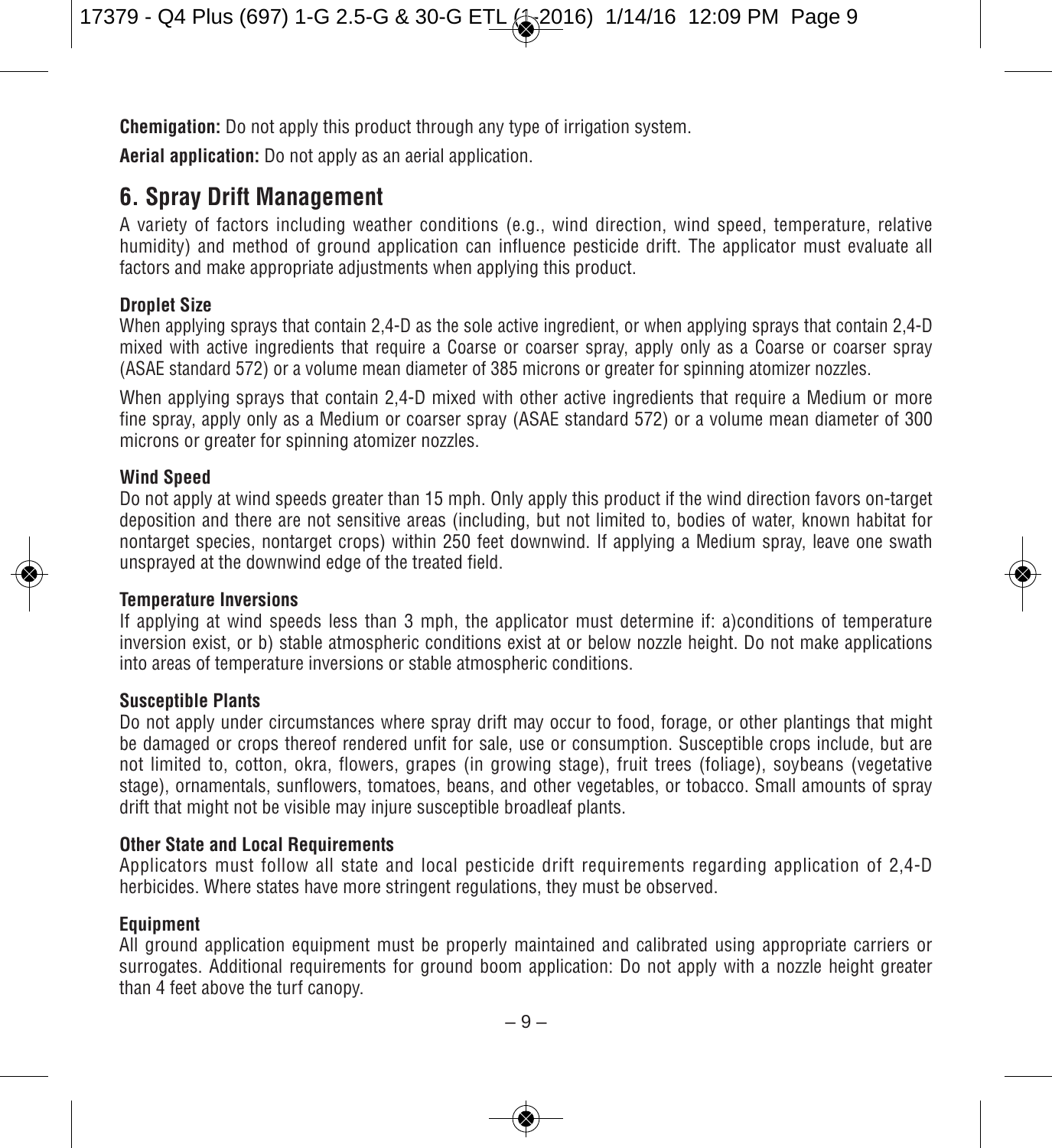### **7. Post Emergent Control of Grassy Weeds**

Q4 Plus Turf Herbicide for Grassy & Broadleaf Weeds can provide post emergent control and suppression of the grassy weeds listed in Table 1. Apply to weeds during the growth stages as shown in Table 1. Applications under adequate soil moisture conditions are preferred. Early summer treatments are generally more effective. Applications in the summer (approximately July 15 to August 15) to older, drought stressed grassy weeds are less effective. Late summer applications (after August 15) to mature crabgrass can be very effective. Weed control is affected by the spray volume, timing and the weed growth stages (see Tables 1, 2, and 3).

| TABLE 1. Leaf stages of grassy weeds and yellow nutsedge for optimum control.                                                                                                                                                                                                                                                                           |                |                           |                       |                       |                                    |                                |
|---------------------------------------------------------------------------------------------------------------------------------------------------------------------------------------------------------------------------------------------------------------------------------------------------------------------------------------------------------|----------------|---------------------------|-----------------------|-----------------------|------------------------------------|--------------------------------|
| <b>Weed species</b>                                                                                                                                                                                                                                                                                                                                     | 1 to<br>3 leaf | 4 to 5 leaf<br>(1 tiller) | 6 leaf<br>(2 tillers) | 7 leaf<br>(3 tillers) | 8 leaf<br>(4 tillers)              | <b>Mature</b><br>(late season) |
| Crabgrass, (large and<br>smooth), Barnyardgrass,<br>Foxtail, (green, yellow<br>and giant), Signalgrass,<br>(broadleaf)                                                                                                                                                                                                                                  | χ              | X                         | X                     | Footnote 1            | Footnote 1<br>(reduced<br>control) | Χ                              |
| Nutsedge, (yellow)                                                                                                                                                                                                                                                                                                                                      | X              | Footnote 1                | Footnote 1            | Footnote 1            | Footnote 1<br>(reduced<br>control) | χ                              |
| Second or follow-up applications on ornamental turfgrass may be required. Early summer treatments are generally more<br>effective. Applications in the summer (approximately July 15 to August 15) to older, drought stressed grassy weeds are<br>less effective. Late summer applications (after August 15) to mature crabgrass can be very effective. |                |                           |                       |                       |                                    |                                |

### **8. Post Emergent Control of Broadleaf Weeds**

Apply this product to broadleaf weeds that are young and actively growing for the best results. Spring and fall treatments under adequate soil moisture conditions are preferred to the summer treatments. Generally, summer broadcast applications to older, drought stressed weeds are less effective. Fall applications provide improved control for emerged winter annuals and perennials such as henbit, chickweed, clover and ground ivy.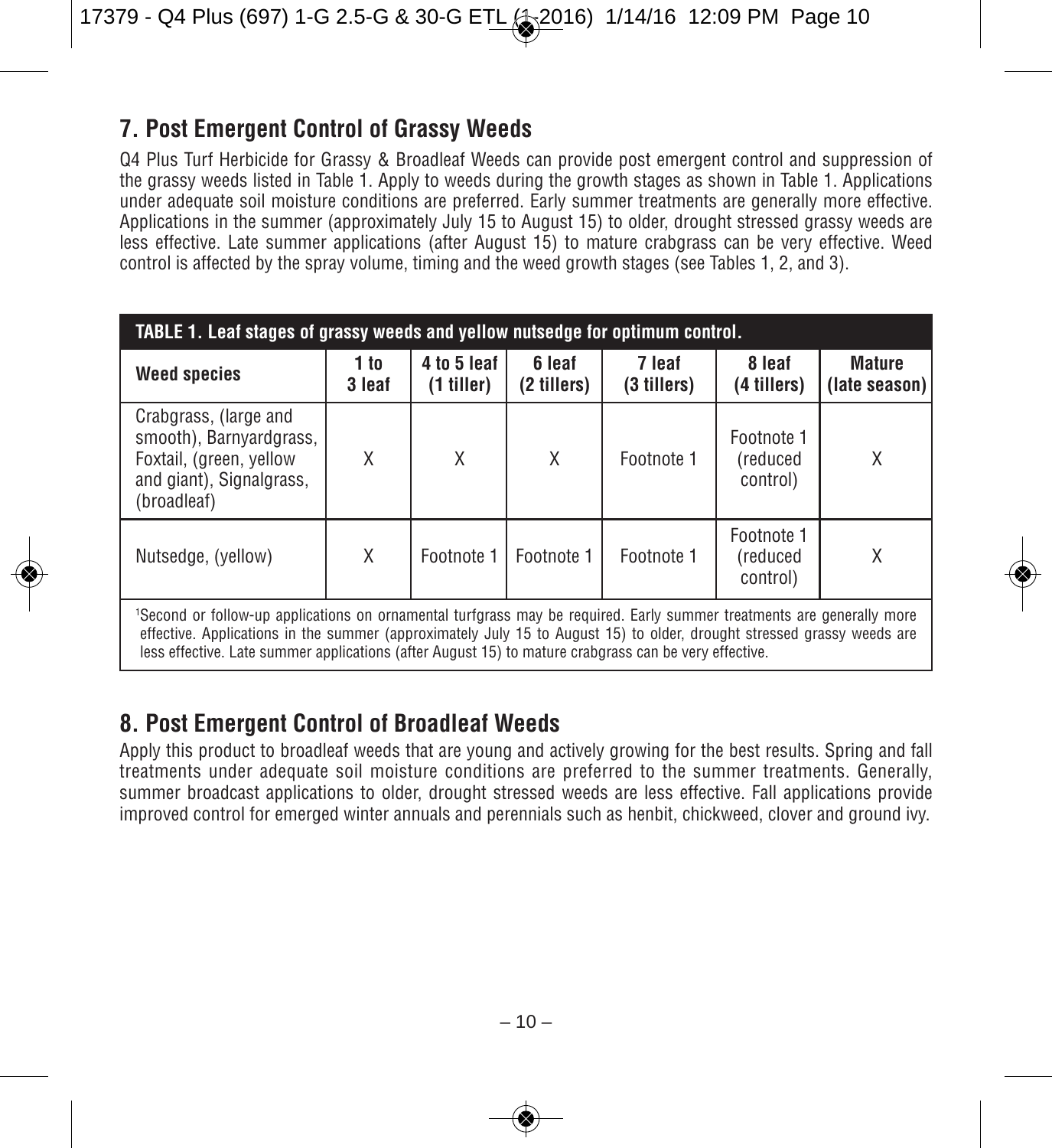### **9. Applications**

The maximum number of broadcast applications is limited to 2 per year. Spot treatments during the spring and summer are suitable for sparse infestations or as a follow-up treatment to a broadcast application on an "as-needed" basis. Second or follow-up applications as either broadcast or spot treatments should be made after the initial application on ornamental turfgrass and are recommended for more mature weeds, for dense infestations and for adverse environmental conditions.

Other situations that may need two broadcast or follow-up treatments include the following:

- Under certain conditions, applications of this product at the 3 to 4 tiller stage of the annual grasses may not provide complete control.
- All weed grasses do not germinate at the same time. The period of germination for crabgrass and annual grasses can extend into the summer after the initial application of this product and results may be poor and erratic.
- Dense infestations of weeds may prevent thorough spray coverage of the target weeds.
- Biotypes of large and smooth crabgrass in California have shown varied response to quinclorac. If control failure occurs following a second application, do not reapply this product. Change to a herbicide with a different mode of action.

Extremes in environmental conditions, ie. temperature and moisture, soil conditions, and cultural practices may affect the activity of this product. Under warm moist conditions, herbicide symptoms may be accelerated. Under dry conditions, the expression of herbicide symptoms is generally delayed, and weeds hardened off by drought may be less susceptible to this product.

If objectionable turf injury occurs with the first application,then avoid making the second application of this product until the turfgrass recovery is complete.

Do not broadcast apply this product when temperatures are above 90°F temporary turfgrass discoloration can also be expected with spot treatments when air temperatures exceed 90°F.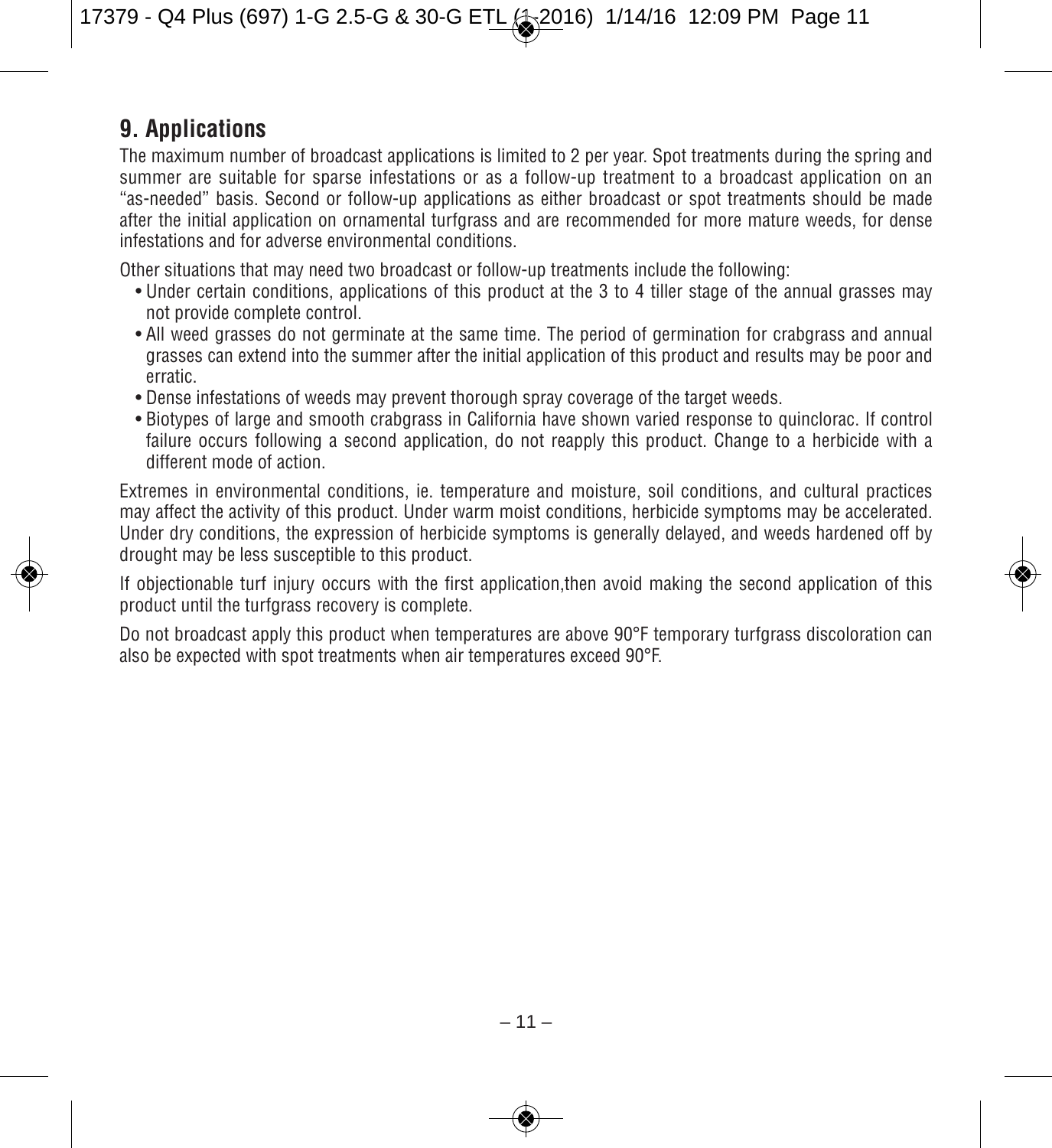### **State Restrictions:**

**Arizona:** Do not use this product on sod farms in Arizona.

**California**: Make broadcast applications only between March 1 and September 1. If troublesome weeds appear during other times of the year, a spot application can be made. While irrigation is necessary and important for plant growth, apply irrigation water efficiently so that no more than 125% of the net irrigation requirement is applied for any irrigation event. Apply efficient irrigations for six months following application of sulfentrazone containing products. Do not apply product to bare ground.

**New York:** For use in New York State by spot treatment only. Spray individual weeds only. Adjust the sprayer to coarse spray to minimize wind drift. Apply to center of the weed and spray lightly to cover. Not for sale, distribution, or use in Nassau or Suffolk Counties in New York State.

| TABLE 2. BROADCAST TREATMENTS FOR COOL-SEASON TURFGRASS                                                                               |                                                                                |  |
|---------------------------------------------------------------------------------------------------------------------------------------|--------------------------------------------------------------------------------|--|
| <b>Application Site</b>                                                                                                               | Use Rate per Application                                                       |  |
| Kentucky Bluegrass, Perennial ryegrass, Fescues,<br>Annual Bluegrass (Poa annua), Rough Bluegrass<br>(Poa trivialis), Annual Ryegrass | 7 to 8 pints/A<br>$(2.6 \text{ to } 3.0 \text{ fl. oz.}/1000 \text{ sa. ft.})$ |  |

**Spray Volume For Conventional Spray Equipment:** Use 50 to 220 gal./A (1.2 to 5.0 gal./1000 sq. ft.).

**For Low Volume Spray Equipment** (such as PermaGreen Equipment and backpack sprayers)**:** Equipment should be calibrated to apply at least 20 gallons per acre (0.45 gallons/1,000 sq. ft.). Use this lower spray volume (0.45 gallons/1,000 sq. ft.) only when your experience indicates that this volume provides effective weed coverage, adequate weed control, acceptable turf safety/tolerance, and will not result in objectionable turf injury.

**Note:** Use the higher spray volumes (more than 50 gpa) for dense weed populations.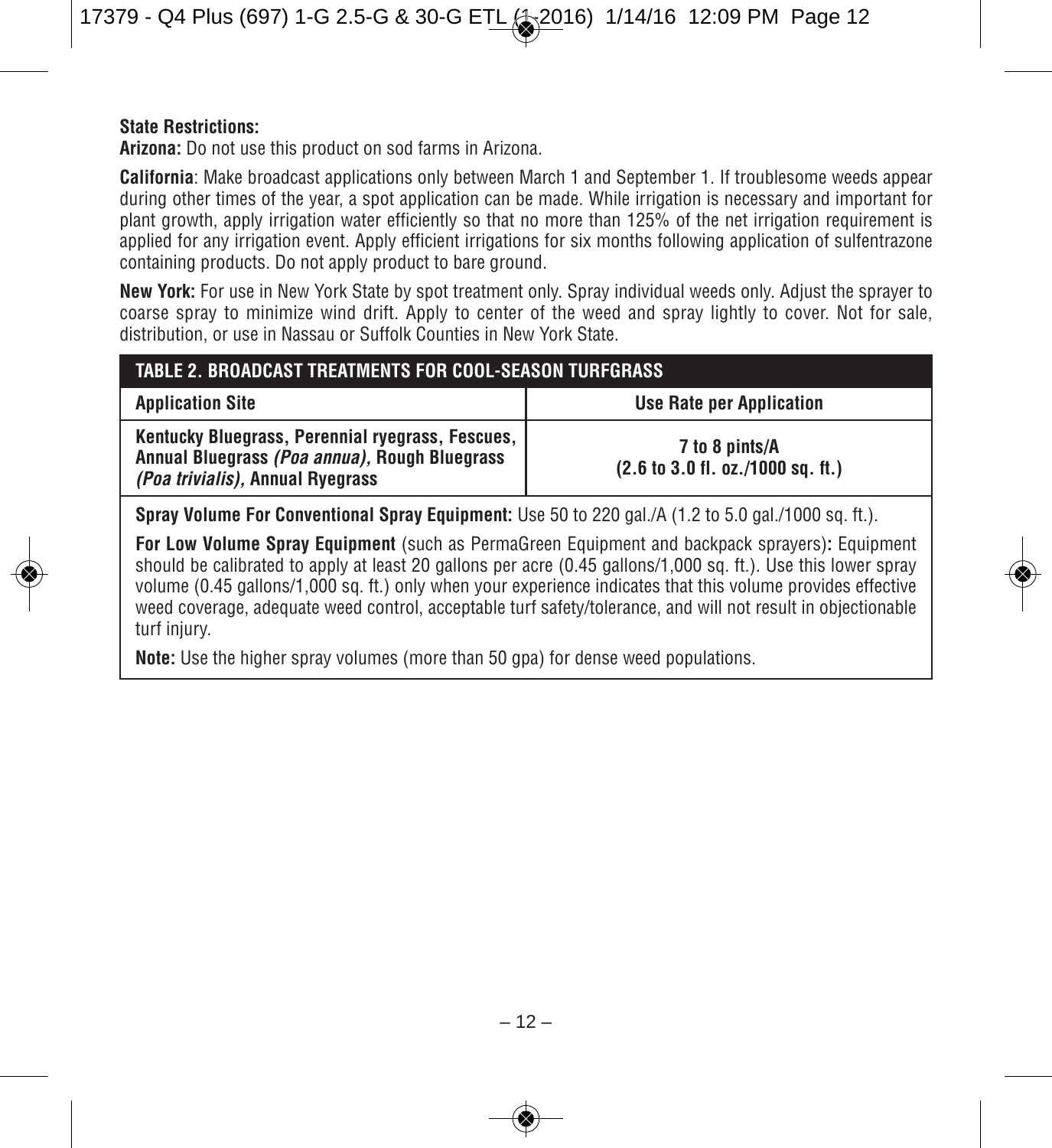| TABLE 3. BROADCAST TREATMENTS FOR BERMUDAGRASS AND ZOYSIAGRASS                                                                                                                                                                                                                                                                                                                                                         |                                                                                |  |  |
|------------------------------------------------------------------------------------------------------------------------------------------------------------------------------------------------------------------------------------------------------------------------------------------------------------------------------------------------------------------------------------------------------------------------|--------------------------------------------------------------------------------|--|--|
| <b>Application Site</b>                                                                                                                                                                                                                                                                                                                                                                                                | <b>Use Rate per Application</b>                                                |  |  |
| Bermudagrass (common and hybrid)<br><b>Zoysiagrass</b>                                                                                                                                                                                                                                                                                                                                                                 | 5 to 7 pints/A<br>$(1.8 \text{ to } 2.6 \text{ fl. oz.}/1000 \text{ sq. ft.})$ |  |  |
| Spray Volume For Conventional Spray Equipment: Use 50 to 220 gal./A (1.2 to 5.0 gal./1000 sg. ft.).                                                                                                                                                                                                                                                                                                                    |                                                                                |  |  |
| For Low Volume Spray Equipment (such as PermaGreen Equipment and backpack sprayers):<br>Equipment should be calibrated to apply at least 20 gallons per acre (0.45 gallons/1,000 sq. ft.). Use this<br>lower spray volume (0.45 gallons/1,000 sq. ft.) only when your experience indicates that this volume<br>provides effective weed coverage, adequate weed control, acceptable turf safety/tolerance, and will not |                                                                                |  |  |

- Apply only when Bermudagrass and zoysiagrass are actively growing.
- Expect temporary discoloration.

result in objectionable turf injury.

- Some Bermudagrass hybrids and zoysiagrass cultivars are moderately tolerant to this product and may be more susceptible to discoloration.
- For Bermudagrass hybrids, use lower rates until tolerance to injury can be determined.
- It is impossible to test all environmental conditions and all Bermudagrass hybrids or zoysiagrass cultivars. We suggest testing this product on a small area and observe the treated area for 30 days (during normal growing conditions) to determine the acceptability of turf discoloration.
- Some stunting of the Bermudagrass or zoysiagrass should be expected and turf generally recovers in 7 to 21 days.
- Do not apply in the fall during fall-to-winter transition period.
- Do not apply in the spring during winter-to-spring transition period.
- To avoid turf injury, use only on Bermudagrass or zoysiagrass that is not under stress from diseases, insects, excess heat or cold, drought or excess rainfall/irrigation, shaded areas, low soil pH, nematodes, improper mowing or improper applications of fertilizer and pesticides.

### • **For optimum results:**

- Irrigate 24 hours before and 24 hours after application with 1/2 inch of water.
- The addition of nitrogen fertilizer or chelated iron (such as FeRROMEC® Plus MICROS) may reduce some turf discoloration.
- Spray in the morning hours and avoid application during extreme hot or dry conditions.
- Equipment calibration is essential and avoid spray overlaps.
- Do not use higher pressure equipment, spray pressure should be 40 psi or lower.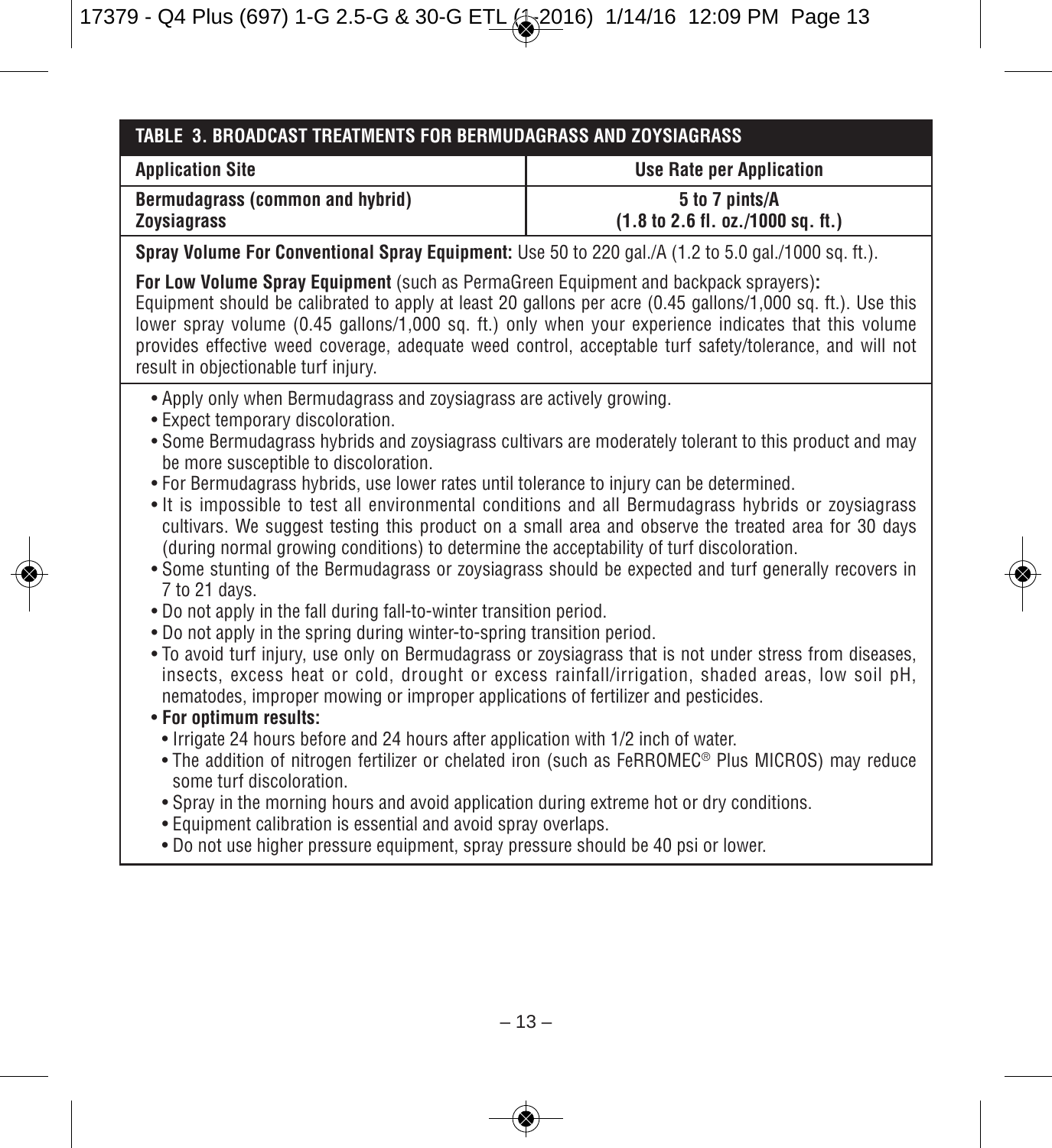### **SPOT TREATMENTS:**

- Calibration and proper application are essential when using this product. Spray coverage should be uniform and complete.
- Over applications can result in turfgrass injury.
- **Cool-Season Turf listed in Table 2:** Mix 2.6 to 3.0 fl. oz. of this product with 1.0 gallons of water for treatment of approximately 1,000 sq. ft. of turfgrass. Apply to weeds during the growth stages as shown in Table 1.
- **Warm-Season:** See specific Bermudagrass and zoysiagrass directions in Table 3. Mix 1.84 to 2.57 fl. oz.. of this product with 1.0 gallons of water for treatment of approximately 1,000 sq. ft. of turfgrass. Apply to weeds during the growth stages as shown in Table 1.

### **Limitations for use on Ornamental Turf and Non-Cropland areas:**

The maximum number of broadcast applications is limited to 2 per year with a minimum of 30 days between applications. The maximum application rate is 8 pints of product per acre per application. The maximum seasonal rate is 16 pints of product per acre per year.

### **Limitation for use on Sod Farms:**

The maximum number of broadcast applications is limited to 2 per year with a minimum of 21 days between applications. The maximum application rate is 8 pints of product per acre per application. The maximum seasonal rate is 16 pints of product per acre per year.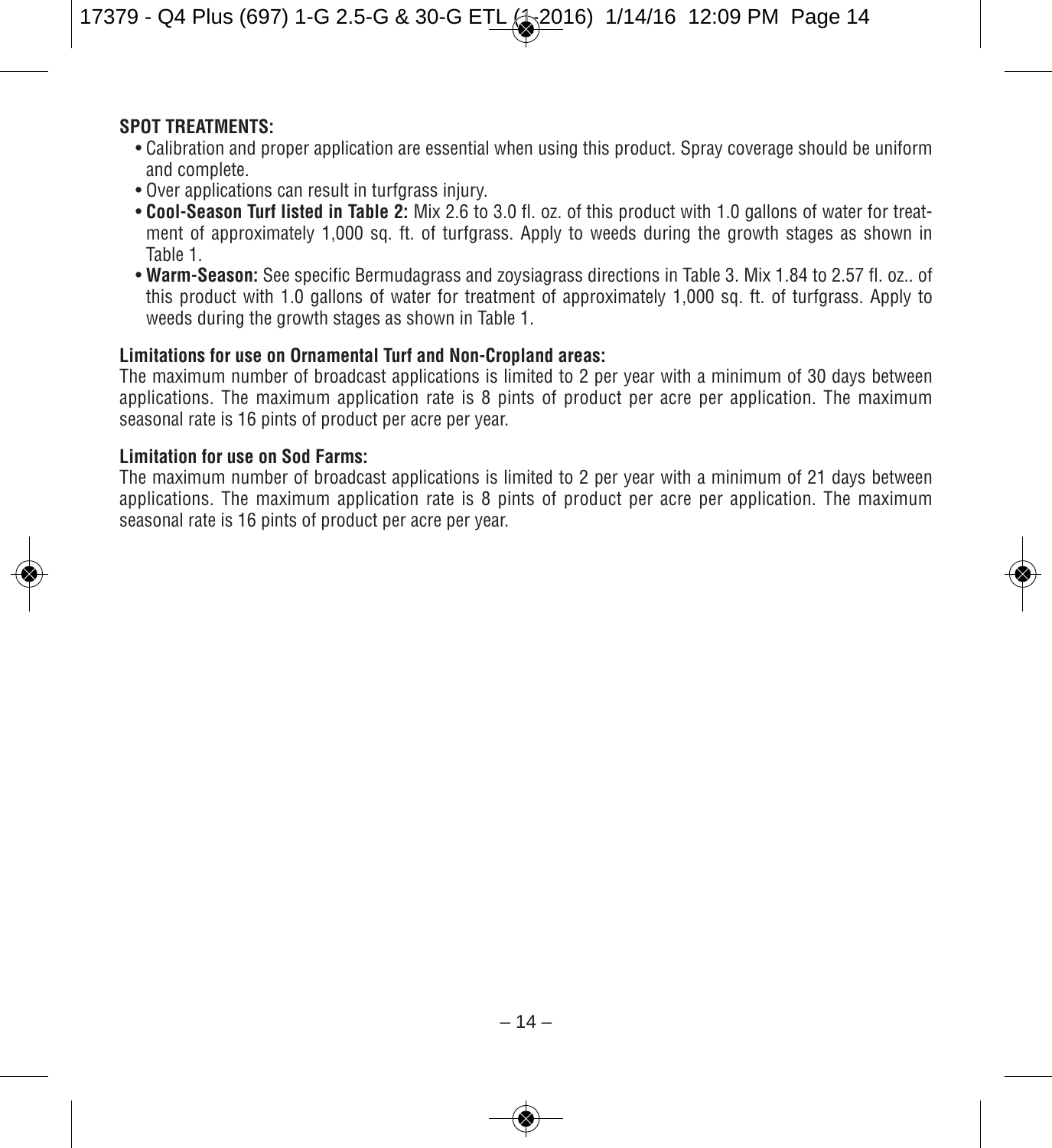### **10. Weeds Controlled**

Q4 Plus Turf Herbicide for Grassy & Broadleaf Weeds will control or suppress the following. Apply when weeds are young and actively growing. **WEEDS**

Aster, white heath & white prairie Barnyardgrass Bedstraw Beggarweed, creeping **Bindweed** Black medic Broadleaf plantain Buckhorn plantain Bull thistle Burdock, common Buttercup, creeping Carpetweed Chickweed, common Chicory Cinquefoil Clovers Crabgrass<sup>1, 2</sup> (large and smooth) Curly dock Dandelion Dayflower Deadnettle Dock Dogfennel Dollarweed (\*pennywort)

English Daisy1 False dandelion (\*spotted catsear & common catsear) Field bindweed (\*morningglory & creeping jenny) Field oxeye-daisy (\*creeping oxeye) Filaree, whitestem & redstem Florida betony Florida pusley Foxtail<sup>1</sup> (green, yellow and giant) Ground ivy Groundsel Geranium (Carolina) Hawkweed Healall Henbit Innocence (Blue-eyed Mary) Knotweed **Lambsquarters** Lawn burweed Lespedeza, common

Mallow, common Matchweed Morningglory spp. Mouseear chickweed Nutsedge, yellow Old world diamond flower Oxalis (\*yellow woodsorrel & creeping woodsorrel) Parsley-piert Pennsylvania smartweed Pepperweed Pigweed Pineappleweed Plantain Poison ivy Poison oak Prickly lettuce (\*compass plant) Puncturevine Purple cudweed Purslane Ragweed Redweed

Red sorrel (\*sheep sorrel) **Shepherdspurse** Signalgrass<sup>1</sup> (Broadleaf) Speedwell \*Veronica (Common, Slender and Thymeleaf) Spurge **Thistles** Virginia buttonweed<sup>1</sup> White clover (\*Dutch clover, honeysuckle clover, white trefoil, & purplewort) Wild carrot Wild garlic Wild geranium Wild lettuce Wild mustard Wild onion Wild strawberry Wild Violet<sup>1</sup> Yarrow Yellow rocket

\*Synonyms

1 Follow-up application may be required.

2 Biotypes of large and smooth crabgrass in California have shown varied response to quinclorac. If control failure occurs following a sequential (or follow-up) application, do not reapply this product. Change to a herbicide with a different mode of action.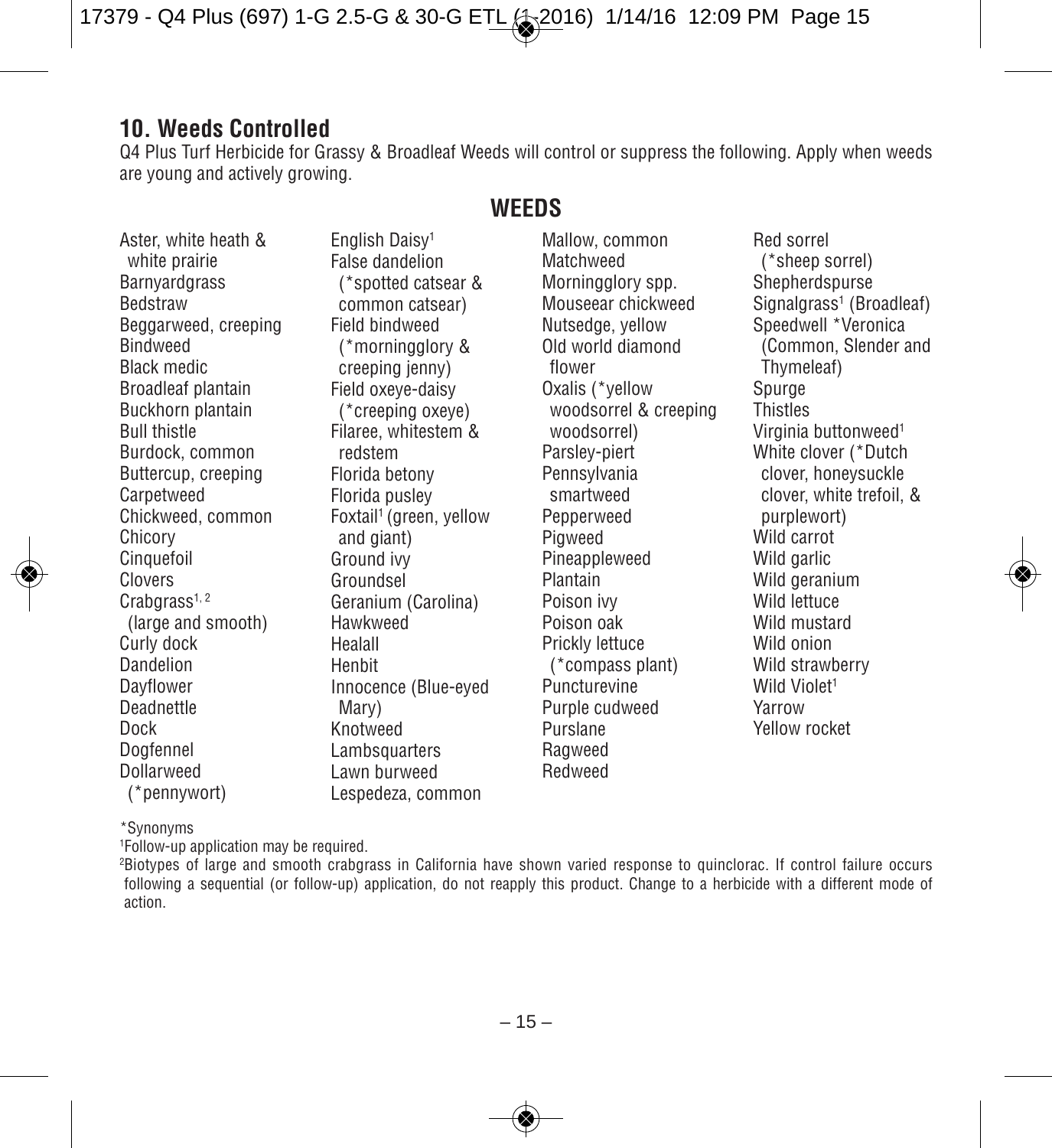## **STORAGE AND DISPOSAL**

Do not contaminate water, food, or feed by storage or disposal.

**PESTICIDE STORAGE:** Store in original container in a locked storage area inaccessible to children or pets. Keep from freezing.

**PESTICIDE DISPOSAL:** Pesticide wastes are acutely hazardous. Improper disposal of excess pesticide, spray mixture, or rinsate is a violation of Federal law. If these wastes cannot be disposed of by use according to label instructions, contact your State Pesticide or Environmental Control Agency, or the Hazardous Waste Representative at the nearest EPA Regional Office for guidance.

### **For nonrefillable containers with capacities equal to or less than 5 gallons:**

**CONTAINER HANDLING:** Nonrefillable container. Do not reuse or refill this container. Offer for recycling, if available, or puncture and dispose of in a sanitary landfill, or by incineration, or, if allowed by state and local authorities, by burning If burned, stay out of smoke.

Triple rinse or pressure rinse container (or equivalent) promptly after emptying.

Triple rinse as follows: Empty the remaining contents into application equipment or a mix tank and drain for 10 seconds after the flow begins to drip. Fill the container 1/4 full with water and recap. Shake for 10 seconds. Pour rinsate into application equipment or a mix tank or store rinsate for later use or disposal. Drain for 10 seconds after the flow begins to drip. Repeat this procedure two more times.

OR

Pressure rinse as follows: Empty the remaining contents into application equipment or a mix tank and continue to drain for 10 seconds after the flow begins to drip. Hold container upside down over application equipment or mix tank or collect rinsate for later use or disposal. Insert pressure rinsing nozzle in the side of the container, and rinse at about 40 PSI for at least 30 seconds. Drain for 10 seconds after the flow begins to drip.

### **For nonrefillable containers with capacities greater than 5 gallons:**

**CONTAINER HANDLING:** Nonrefillable container. Do not reuse or refill this container. Offer for recycling, if available, or puncture and dispose of in a sanitary landfill, or by incineration, or, if allowed by state and local authorities, by burning If burned, stay out of smoke.

Triple rinse or pressure rinse container (or equivalent) promptly after emptying.

Triple rinse as follows: Empty the remaining contents into application equipment or a mix tank. Fill the container 1/4 full with water. Replace and tighten closures. Tip container on its side and roll it back and forth, ensuring at least one complete revolution, for 30 seconds. Stand the container on its end and tip it back and forth several times. Turn the container over onto its other end and tip it back and forth several times. Empty the rinsate into application equipment or a mix tank or store rinsate for later use or disposal. Repeat this procedure two more times.

OR *(continued on next page)*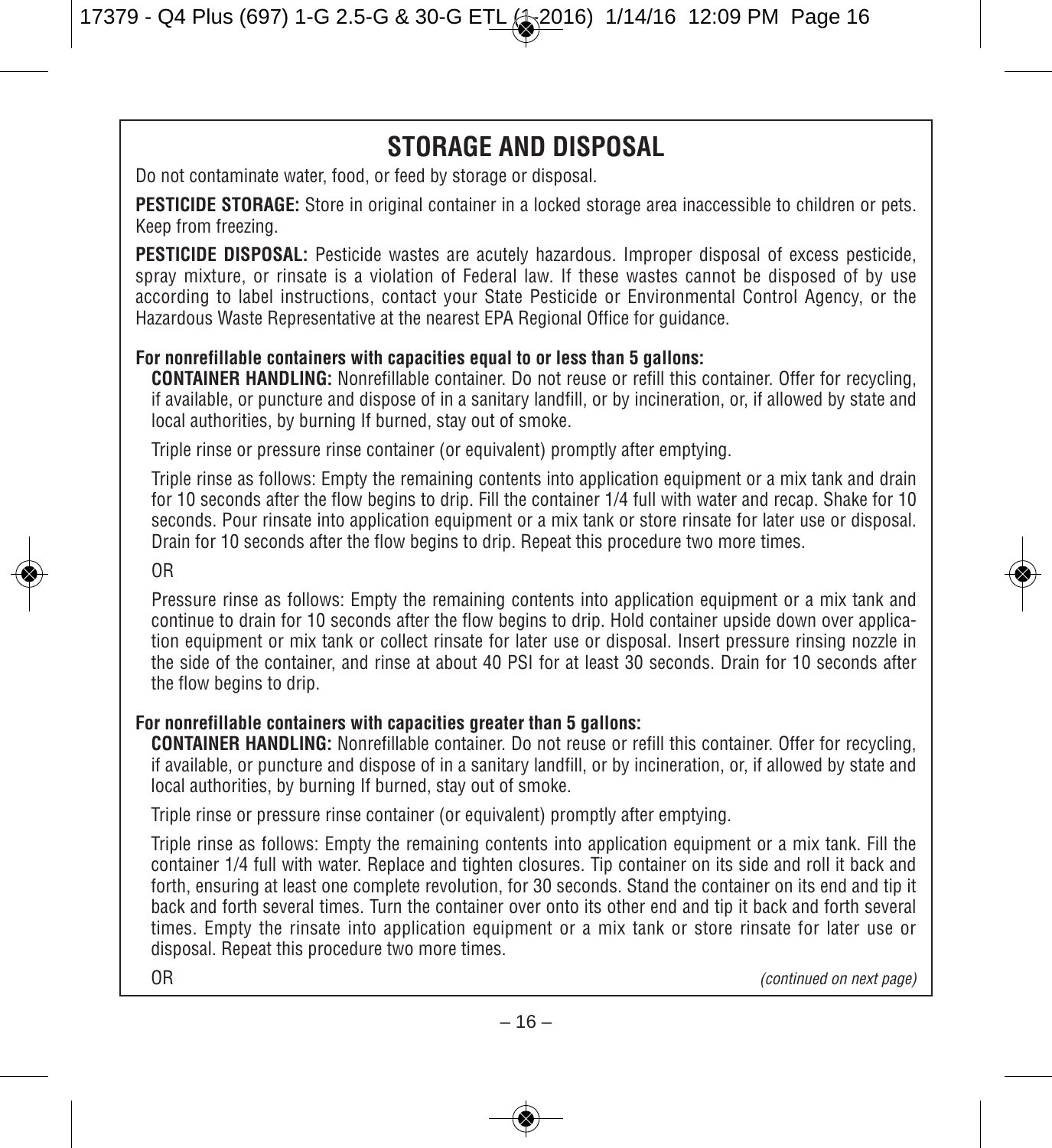### **STORAGE AND DISPOSAL** *(cont.)*

Pressure rinse as follows: Empty the remaining contents into application equipment or a mix tank and continue to drain for 10 seconds after the flow begins to drip. Hold container upside down over application equipment or mix tank or collect rinsate for later use or disposal. Insert pressure rinsing nozzle in the side of the container, and rinse at about 40 PSI for at least 30 seconds. Drain for 10 seconds after the flow begins to drip.

### **For Refillable Containers:**

**CONTAINER HANDLING:** Refillable container. Refill this container with pesticide only. Do not reuse this container for any other purpose.

Container cleaning: Cleaning the container before final disposal is the responsibility of the person disposing of the container. Cleaning before refilling is the responsibility of the refiller.

To clean the container before final disposal, empty the remaining contents from this container into application equipment or a mix tank. Fill the container about 10 percent full with water. Agitate vigorously or recirculate water with the pump for 2 minutes. Pour or pump rinsate into application equipment or rinsate collection system. Repeat this rinsing procedure two more times.

### **LIMITED WARRANTY AND DISCI AIMFR**

**IMPORTANT:** Read this LIMITED WARRANTY AND DISCLAIMER before buying or using this product. By opening and using this product, buyer and all users agree to accept the terms of this LIMITED WARRANTY AND DISCLAIMER in their entirety and without exception. If the terms are not acceptable, return this product unopened immediately to the point of purchase, and the purchase price will be refunded in full.

It is impossible to eliminate all risks inherently associated with use of this product. Damage to the treated article, ineffectiveness, or other unintended consequences can result from use of the product under abnormal conditions such as weather, presence of other materials, or the manner or use of application, etc. Such factors and conditions are beyond the control of the manufacturer, and **BY PURCHASING AND USING THIS PRODUCT THE BUYER AND ALL USERS OF THIS PRODUCT AGREE TO ACCEPT ALL SUCH RISKS**. Buyer and all users further agree to assume all risks of loss or damage from the use of the product in any manner that is not explicitly set forth in or that is inconsistent with label instructions, warnings and cautions.

The manufacturer warrants only that this product conforms to the chemical description given on the label, and that the product is reasonably suited for the labeled use when applied according to the Directions for Use, subject to the inherent risks described below. **TO THE EXTENT CONSISTENT WITH APPLICABLE LAW, THE MANUFACTURER NEITHER MAKES NOR INTENDS ANY OTHER EXPRESS OR IMPLIED WARRANTIES, INCLUDING ANY WARRANTY OF MERCHANTABILITY OR FITNESS FOR A PARTICULAR PURPOSE, WHICH ARE HEREBY EXPRESSLY DISCLAIMED.**

**THE EXCLUSIVE REMEDY OF BUYER AND ALL USERS OF THIS PRODUCT, AND THE EXCLUSIVE LIABILITY OF THE MANUFACTURER, FOR ANY AND ALL LOSES, DAMAGES, OR INJURIES RESULTING FROM THE USE OF HANDLING OF THIS PRODUCT, WHETHER OR NOT BASED IN CONTRACT, NEGLIGENCE, STRICT**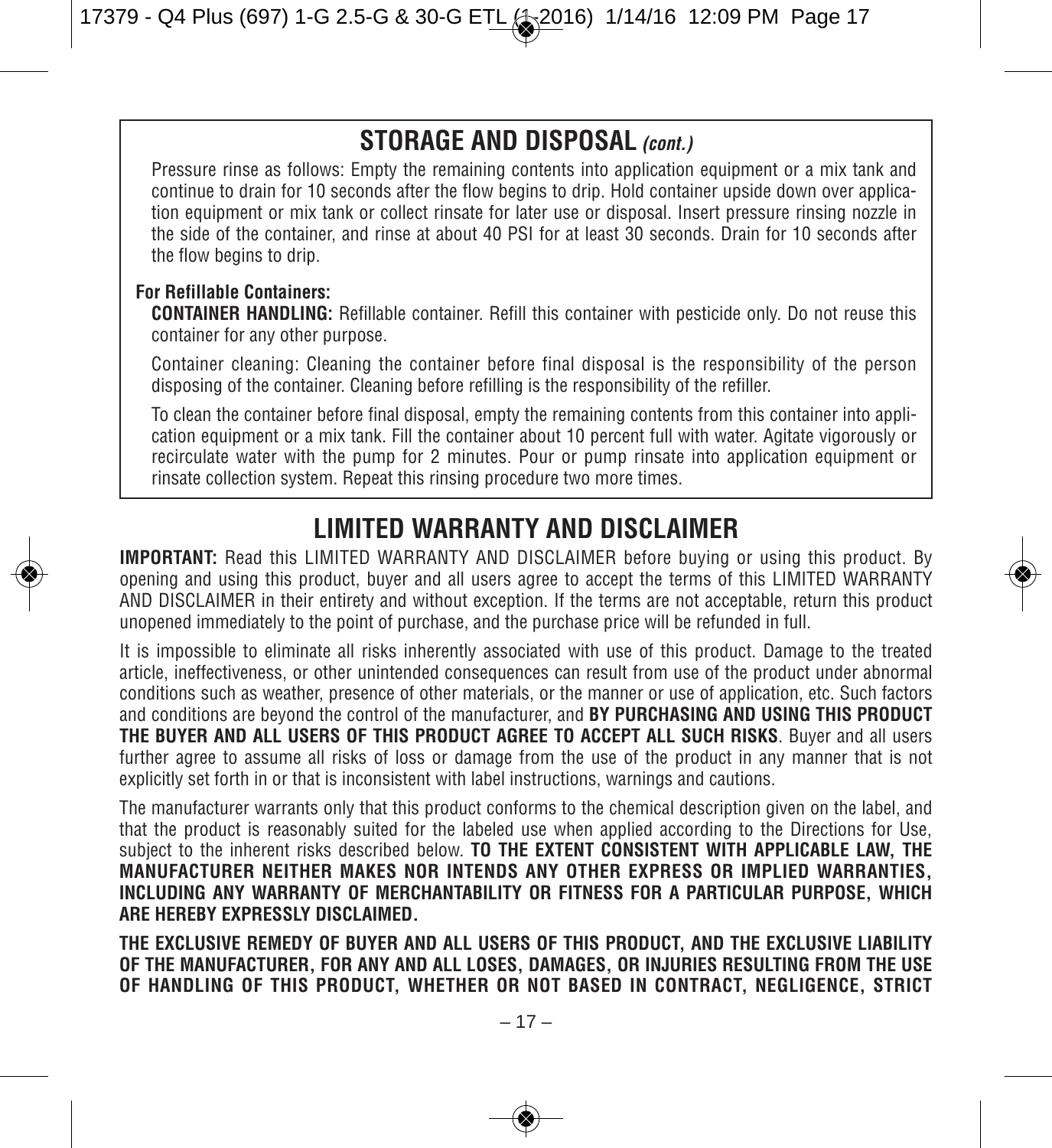**LIABILITY IN TORT OR OTHERWISE, SHALL BE LIMITED, AT THE MANUFACTURER'S OPTION, TO REPLACE-MENT OR THE REPAYMENT OF THE PURCHASE PRICE FOR THE QUANTITY OF PRODUCT WITH RESPECT TO WHICH DAMAGES ARE CLAIMED. TO THE EXTENT CONSISTENT WITH APPLICABLE LAW, IN NO CASE SHALL THE MANUFACTURER BE LIABLE FOR INCIDENTAL, CONSEQUENTIAL, OR SPECIAL DAMAGES RESULTING FROM THE USE OR HANDLING OF THE PRODUCT.** The Manufacturer must be promptly notified in writing of any claims, whether based in contract, tort, negligence, strict liability, or otherwise, to be eligible to receive either remedy stated above.

The terms of this LIMITED WARRANTY AND DISCLAIMER cannot be varied by any written or verbal statements or agreements at the point of sale or elsewhere. No employee or agent of the manufacturer or seller is authorized to vary or exceed the terms of this LIMITED WARRANTY AND DISCLAIMER in any manner.

Ferromec®, Gordon's®, Q4® and Trimec® are registered trademarks of PBI-Gordon Corporation.

® Checkered Flag/Label Design is a registered trademark of PBI-Gordon Corporation.

697/1-2016 AP070215 EPA REG. NO. 2217-930 EPA EST. NO. 2217-KS-1 **MANUFACTURED BY PBI/GORDON CORPORATION 1217 WEST 12TH STREET KANSAS CITY, MISSOURI 64101 www.GordonsProfessional.com**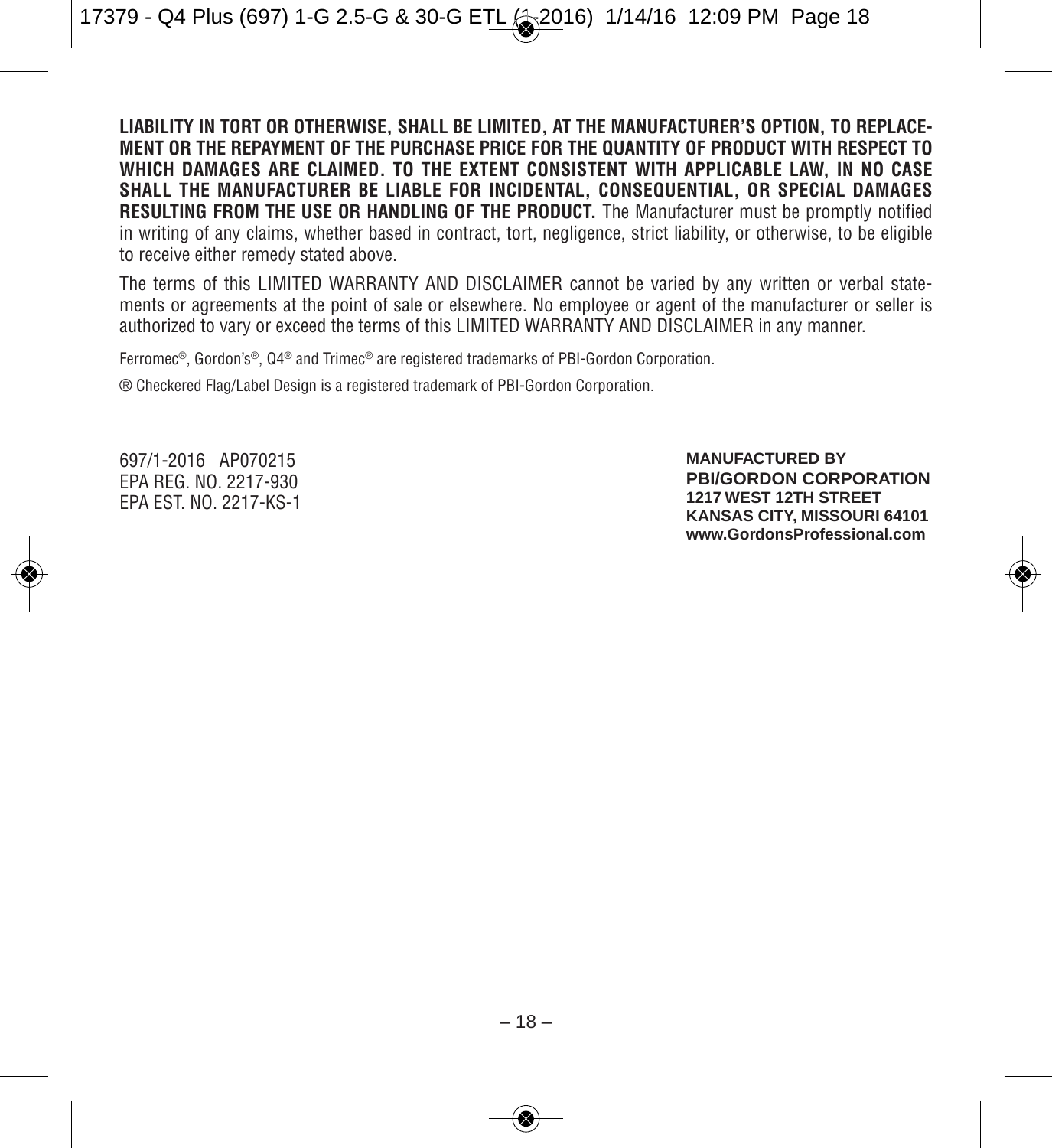### **THIS PAGE IS BLANK INTENTIONALLY.**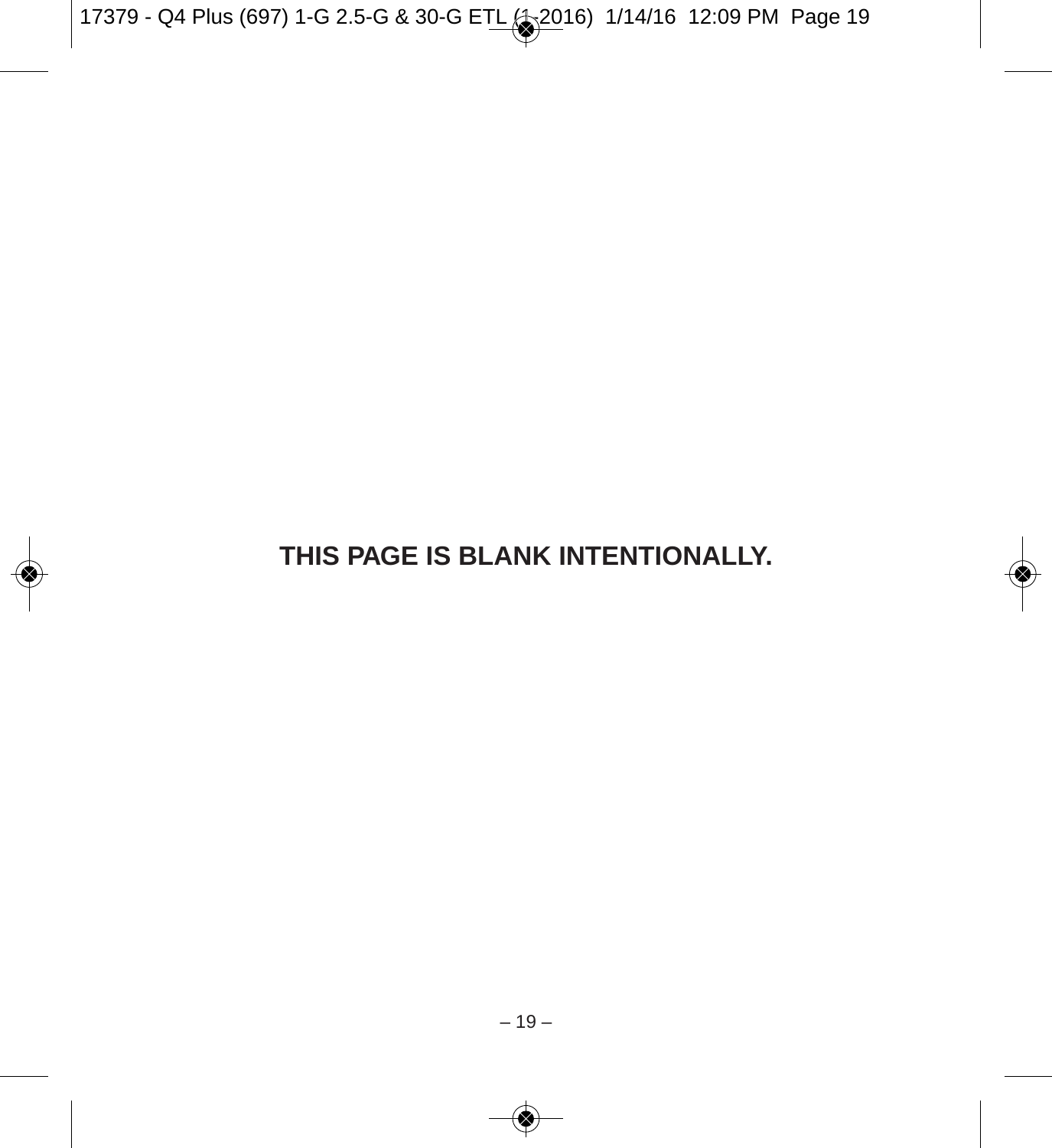### **THIS PAGE IS BLANK INTENTIONALLY.**